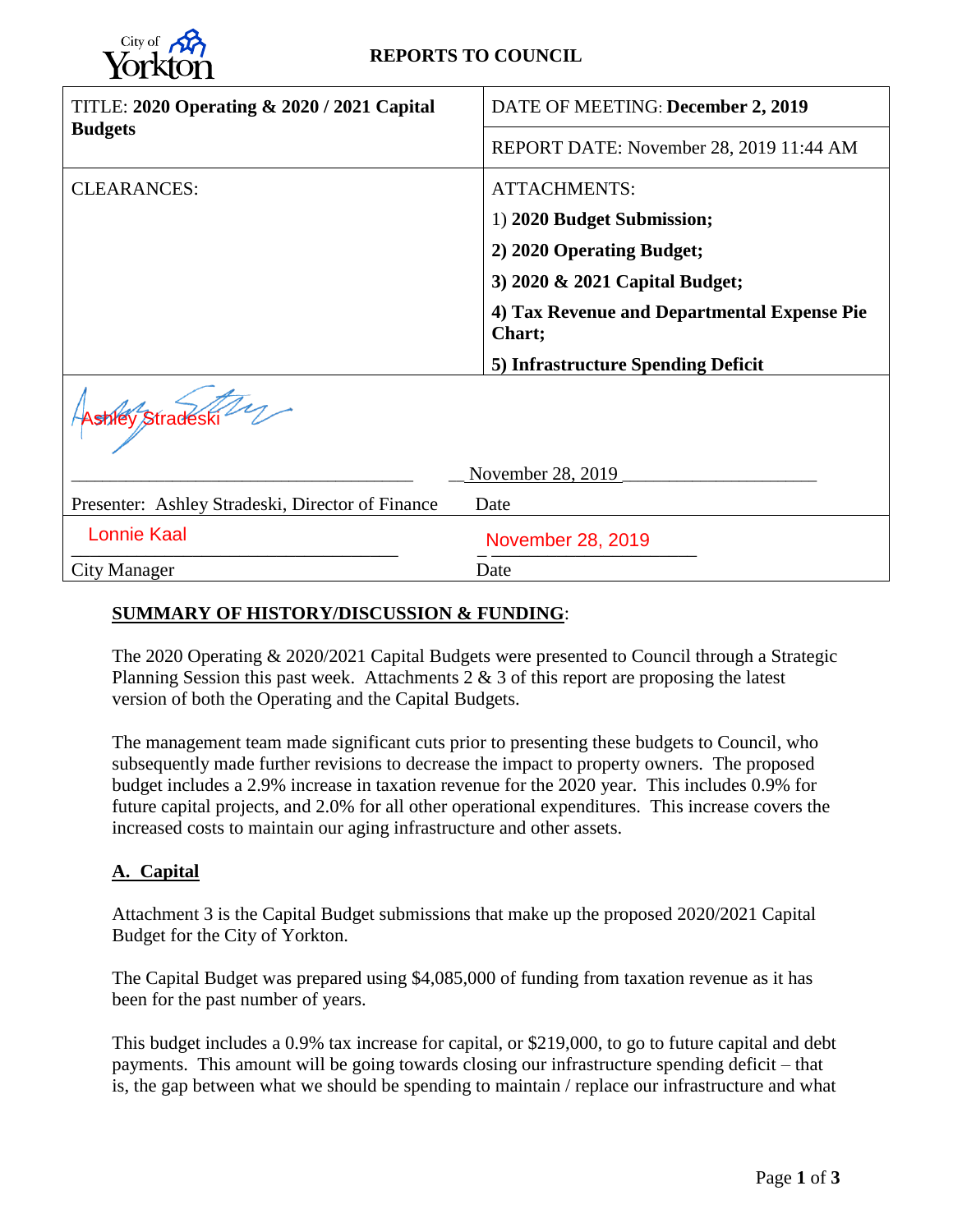we are currently spending. If we do not replace aging infrastructure in a timely manner, critical and costly failures are more likely to occur.

For example, roads are expected to last 33-50 years. At our current funding levels and replacement program, it will be 120 years before all the roads in our city are attended to, assuming no additional roads are added to the network. Many of our asset classes have similar replacement cycle issues. It is Administration's goal to close this gap over time and narrow the spending deficit and get our infrastructure to acceptable replacement levels.

On page 1 and 2 of the document you will find all the projects that were approved in prior years (referred to as rollover projects). The next page lists all the previously approved 2020 projects, as well as new proposed projects which are all fully funded by reserves (no additional capital dollars requested). Page 3 lists all proposed 2021 projects and source of funding. At the bottom of page 3 is a list of "Deferred Projects" – these are projects that were proposed, but have been deferred to future capital budgets due to cost constraints.

### **B. Operating**

The 2020 Operating Budget package includes the 2020 Budget Submission Summary, City of Yorkton 2020 Operating Budget, and Pie Chart of Where the Tax Revenue goes.

### **1. 2020 Budget Submission Summary**

This document is an overview of the 2020 Operating & Capital Budgets that indicates the percentage increase required to tax revenue, along with the net departmental spending.

The 2020 increase in taxation revenue as submitted amounts to a 2.9% increase in tax revenue or \$705,000. Significant areas of increase is broken down as follows:

| Increase in Protective Services (Fire & RCMP)         | 230,000   |
|-------------------------------------------------------|-----------|
| Increase in Planning, Engineering and Administration  | 150,000   |
| Increase in Community Development, Parks & Recreation | 83,000    |
| Increase in Public Works Operations                   | 177,000   |
| Some areas of increase due to:                        |           |
| <b>Street Re-surfacing</b>                            |           |
| <b>Snow Removal</b>                                   |           |
| Facility / Shop rent                                  |           |
| Increase in capital spending                          | 219,000   |
|                                                       | \$859,000 |

The increase is higher than our tax increase as some non-tax revenue items have also increased, allowing us to cover cost increases without fully funding it through taxes.

### **2. City of Yorkton 2020 Operating Budget**

The summary shows that the City of Yorkton brings in approximately \$50.8 million in revenue. This is used to fund \$39.0 million in operating expenses, and \$11.8 million in debt payments, future capital projects and capital expenditures.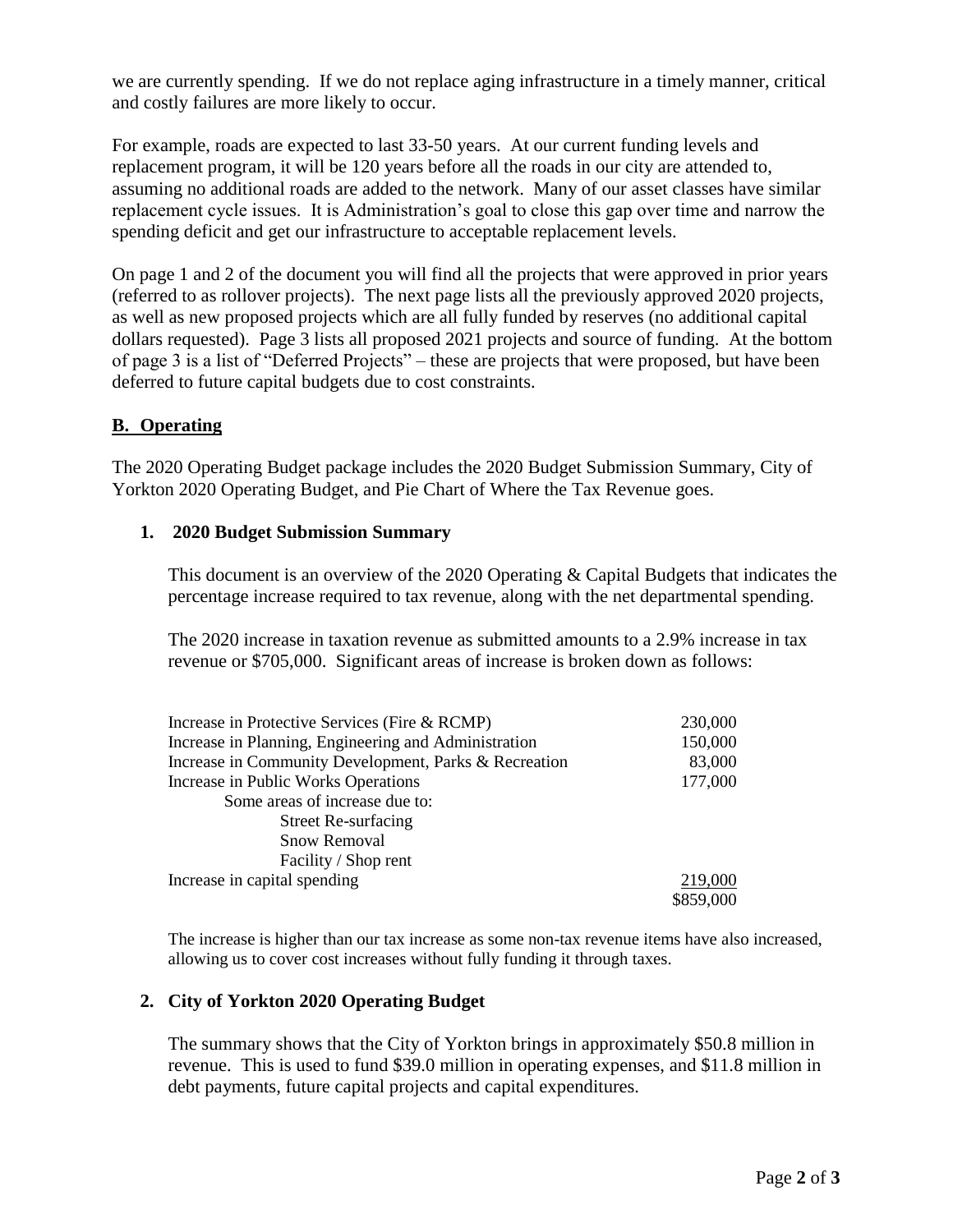Following the summary are the individual departmental reports which include detailed explanations for any large variances from the 2019 budget to the 2020 budget. The 2019 financial year is in line with the 2019 budget, therefore we are confident comparing the 2020 budget to the 2019 budget. Year-end preparations will begin in January with a year-end report coming to Council in March 2020.

### **3. Pie Chart – Where Does the City of Yorkton's Tax Revenue Go! (Operating & Capital)**

Of the \$30,173,000 in revenue \$25,007,000 comes from property owners paying taxes. The pie chart breaks this down into the various departments. Please note that this is not a breakdown of a property owner's tax bill, but rather a breakdown of the \$25,007,000 taxation revenue which funds both operating and capital expenditures.

### **OPTIONS**:

- 1. That Council direct Administration to publish the December 2, 2019, 2020 Operating and 2020/2021 Capital Budget report in its entirety on the City's website for public review, and further that Administration bring a subsequent budget report to the December 16, 2019 Council Meeting for adoption. Other direction as Council deems appropriate.
- 2. Other direction as Council deems appropriate.

### **RECOMMENDATION**:

That Council direct Administration to publish the December 2, 2019, 2020 Operating and 2020/2021 Capital Budget report in its entirety on the City's website for public review, and further that Administration bring a subsequent budget report to the December 16, 2019 Council Meeting for adoption.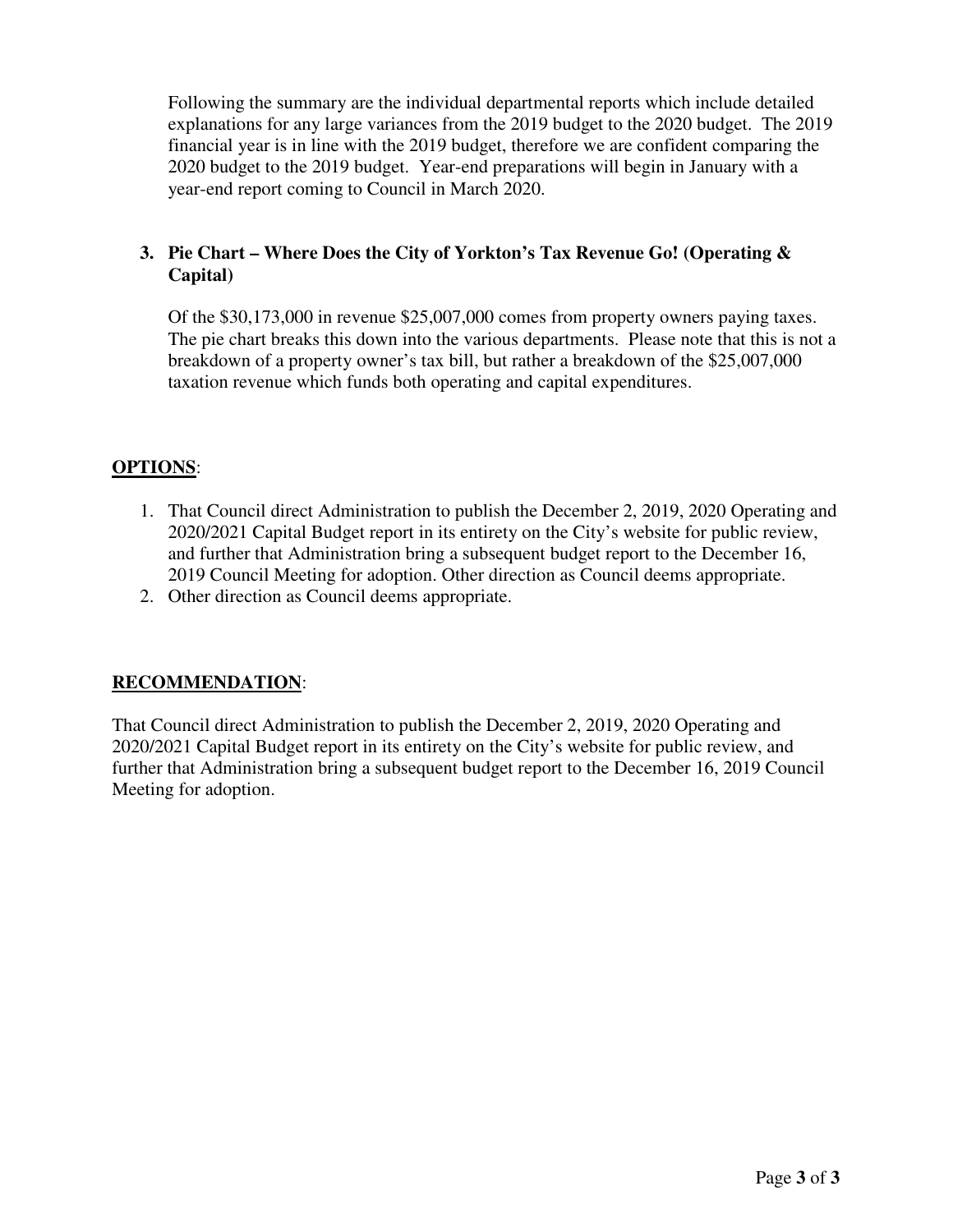#### **CITY OF YORKTON BUDGET SUBMISSION ORIGINAL FOR THE YEAR ENDED DECEMBER 31, 2020**

|                                                           | Actual<br>2018          | <b>Budget</b><br>2019   | Budget<br>2020          | \$<br>Change       | %<br>Change       |       |
|-----------------------------------------------------------|-------------------------|-------------------------|-------------------------|--------------------|-------------------|-------|
| Revenue                                                   |                         |                         |                         |                    |                   |       |
| Taxes including GIL                                       | 23,495,807              | 24,249,000              | 24,202,000              | (47,000)           | $-0.19%$          |       |
| <b>Tax Growth</b>                                         |                         |                         | 100,000                 | 100,000            | 0.00%             |       |
| Increase for Operating<br>Increase for Capital            |                         |                         | 486,000<br>219,000      | 486,000<br>219,000 | 2.00%<br>0.90%    | 2.90% |
| <b>Total Taxes</b>                                        | 23,495,807              | 24,249,000              | 25,007,000              |                    |                   |       |
| <b>BID Levy</b>                                           | (103, 875)              | (113,000)               | (114,000)               | (1,000)            | 0.88%             |       |
| Interest                                                  | 826,749                 | 320,880                 | 352,000                 | 31,120             | 9.70%             |       |
| Surcharges                                                | 2,483,283               | 2,962,500               | 2,950,000               | (12,500)           | $-0.42%$          |       |
| Municipal Operating Grant                                 | 2,877,657               | 2,890,070               | 2,978,000               | 87,930             | 3.04%             |       |
| <b>Total Revenue</b>                                      | 29,579,621              | 30,309,450              | 31,173,000              |                    |                   |       |
| <b>Net Departmental Expenses</b>                          |                         |                         |                         |                    |                   |       |
| General                                                   |                         |                         |                         |                    |                   |       |
| Misc/BID Grant                                            | 100,000                 | 100,000                 | 100,000                 | 0                  | 0.00%             |       |
| Legislative/Council<br>Admin                              | 609,066<br>2,973,175    | 642,502<br>2,988,104    | 664,975<br>3,078,400    | 22,473<br>90,296   | 3.50%<br>3.02%    |       |
| <b>Bylaw Control</b>                                      | 237,566                 | 271,684                 | 251,281                 | (20, 403)          | $-7.51%$          |       |
| <b>Total General</b>                                      | 3,919,807               | 4,002,290               | 4,094,656               | 92,366             | 2.31%             |       |
|                                                           |                         |                         |                         |                    |                   |       |
| <b>Protective Services</b>                                |                         |                         |                         |                    |                   |       |
| Fire                                                      | 2,557,891               | 2,447,551               | 2,580,970               | 133,419<br>97.117  | 5.45%             |       |
| <b>RCMP</b><br><b>Total Protective Services</b>           | 4,205,653<br>6,763,544  | 4,307,612<br>6,755,163  | 4,404,729<br>6,985,699  | 230,536            | 2.25%<br>3.41%    |       |
|                                                           |                         |                         |                         |                    |                   |       |
| <b>Community Development Parks &amp; Recreation</b>       |                         |                         |                         |                    |                   |       |
| Cemetery                                                  | $\mathbf 0$             | 70,800                  | 52,580                  | (18, 220)          | $-25.73%$         |       |
| Deer Park                                                 | 250,599                 | 224,350                 | 255,500                 | 31,150             | 13.88%            |       |
| Library<br>Leisure Services - Admin & Programs            | 600,944<br>507,364      | 578,050<br>490,827      | 579,075<br>458,627      | 1,025<br>(32, 200) | 0.18%<br>$-6.56%$ |       |
| Leisure Services - Facilities                             | 214,474                 | 385,230                 | 433,150                 | 47,920             | 12.44%            |       |
| Leisure Services - Outdoor & Parks                        | 1,457,055               | 1,512,152               | 1,574,984               | 62,832             | 4.16%             |       |
| Transit                                                   | 336,103                 | 318,000                 | 329,000                 | 11,000             | 3.46%             |       |
| <b>Total Community Development Parks &amp; Recreation</b> | 3,366,538               | 3,579,409               | 3,682,916               | 103,507            | 2.89%             |       |
| <b>Gallagher Centre</b>                                   |                         |                         |                         |                    |                   |       |
| Gallagher Centre                                          | 1,471,246               | 1,253,050               | 1,239,700               | (13,350)           | $-1.07%$          |       |
| Waterpark                                                 | 689,248                 | 732,400                 | 725,420                 | (6,980)            | $-0.95%$          |       |
| <b>Total Gallagher Centre</b>                             | 2,160,494               | 1,985,450               | 1,965,120               | (20, 330)          | $-1.02%$          |       |
| <b>Engineering &amp; Asset Management</b>                 |                         |                         |                         |                    |                   |       |
| Engineering & Asset Management                            | 655,436                 | 724,659                 | 736,015                 | 11,356             | 1.57%             |       |
| <b>Facilities</b>                                         | 214,439                 | 209,562                 | 204,708                 | (4, 854)           | $-2.32%$          |       |
| Fleet                                                     | 57,246                  | 0                       | 0                       | $\mathbf 0$        | 0.00%             |       |
| Traffic Control, Street Lighting & Special Events         | 603,783                 | 614,751                 | 625,931                 | 11,180             | 1.82%             |       |
| <b>Total Engineering &amp; Asset Management</b>           | 1,530,904               | 1,548,972               | 1,566,655               | 17,683             | 1.14%             |       |
| <b>Planning, Building &amp; Development</b>               |                         |                         |                         |                    |                   |       |
| Planning & Building Services                              | 246,194                 | 284,810                 | 301,330                 | 16,520             | 5.80%             |       |
| Economic Development                                      | 266,737                 | 355,078                 | 362,931                 | 7,853              | 2.21%             |       |
| Airport                                                   | 114,209                 | 113,490                 | 131,731                 | 18,241             | 16.07%            |       |
| <b>Total Planning, Building &amp; Development</b>         | 627,140                 | 753,378                 | 795,992                 | 42,614             | 5.66%             |       |
| <b>Public Works</b>                                       | 3,918,278               | 4,121,400               | 4,298,550               | 177,150            | 4.30%             |       |
| <b>Environmental Services</b>                             |                         |                         |                         |                    |                   |       |
| Landfill/Garbage                                          | $\pmb{0}$               | 0                       | 0                       | 0                  | 0.00%             |       |
| <b>Residential Garbage</b>                                | $\mathbf 0$             | 0                       | (0)                     | (0)                | 0.00%             |       |
| Water & Sewer                                             | (100,000)               | 0                       | 0                       | 0                  | 0.00%             |       |
| <b>Total Environmental Services</b>                       | (100,000)               | 0                       | 0                       |                    |                   |       |
| <b>Total Net Departmental Expenses</b>                    | 22,186,706              | 22,746,062              | 23,389,588              |                    |                   |       |
| Capital, Debt & Reserve Expenditures                      |                         |                         |                         |                    |                   |       |
| Capital                                                   |                         |                         |                         |                    |                   |       |
| <b>Capital Expenditures</b>                               | 4,085,002               | 4,085,000               | 4,304,000               | 219,000            | 5.36%             |       |
| Increase in Revenue Sharing to Infrastructure - Road Debt | 0                       | 0                       | (305,000)               | (305,000)          | 0.00%             |       |
| New Deals Gas Tax Grant<br><b>Total Capital</b>           | (980, 879)<br>3,104,122 | (980, 879)<br>3,104,121 | (980, 879)<br>3,018,121 | 0                  | 0.00%             |       |
|                                                           |                         |                         |                         |                    |                   |       |
| <b>Debt</b>                                               |                         |                         |                         |                    |                   |       |
| Gallagher Centre - Debt and Reserves<br>Dracup & Drainage | 1,142,510<br>695,677    | 1,151,254<br>696,235    | 1,151,254<br>696,198    | 0<br>(37)          | 0.00%<br>$-0.01%$ |       |
| Fire Hall                                                 | 639,566                 | 648,789                 | 648,789                 | 0                  | 0.00%             |       |
| Roadwork Internal Loan                                    | 0                       | 0                       | 305,000                 | 305,000            | 0.00%             |       |
| City Operations Centre - Future Debt Payments             | 1,106,039               | 1,257,523               | 1,257,523               | 0                  | 0.00%             |       |
| <b>Total Debt</b>                                         | 3,583,792               | 3,753,801               | 4,058,764               |                    |                   |       |
| <b>Reserve Allocation</b>                                 | 705,000                 | 705,000                 | 705,000                 | 0                  | 0.00%             |       |
|                                                           |                         |                         |                         |                    |                   |       |
| Total Capital, Debt & Reserve Expenditures                | 7,392,915               | 7,562,922               | 7,781,885               |                    |                   |       |
| <b>NET OPERATING &amp; CAPITAL BUDGET</b>                 | 0                       | 466                     | 1,526                   |                    |                   |       |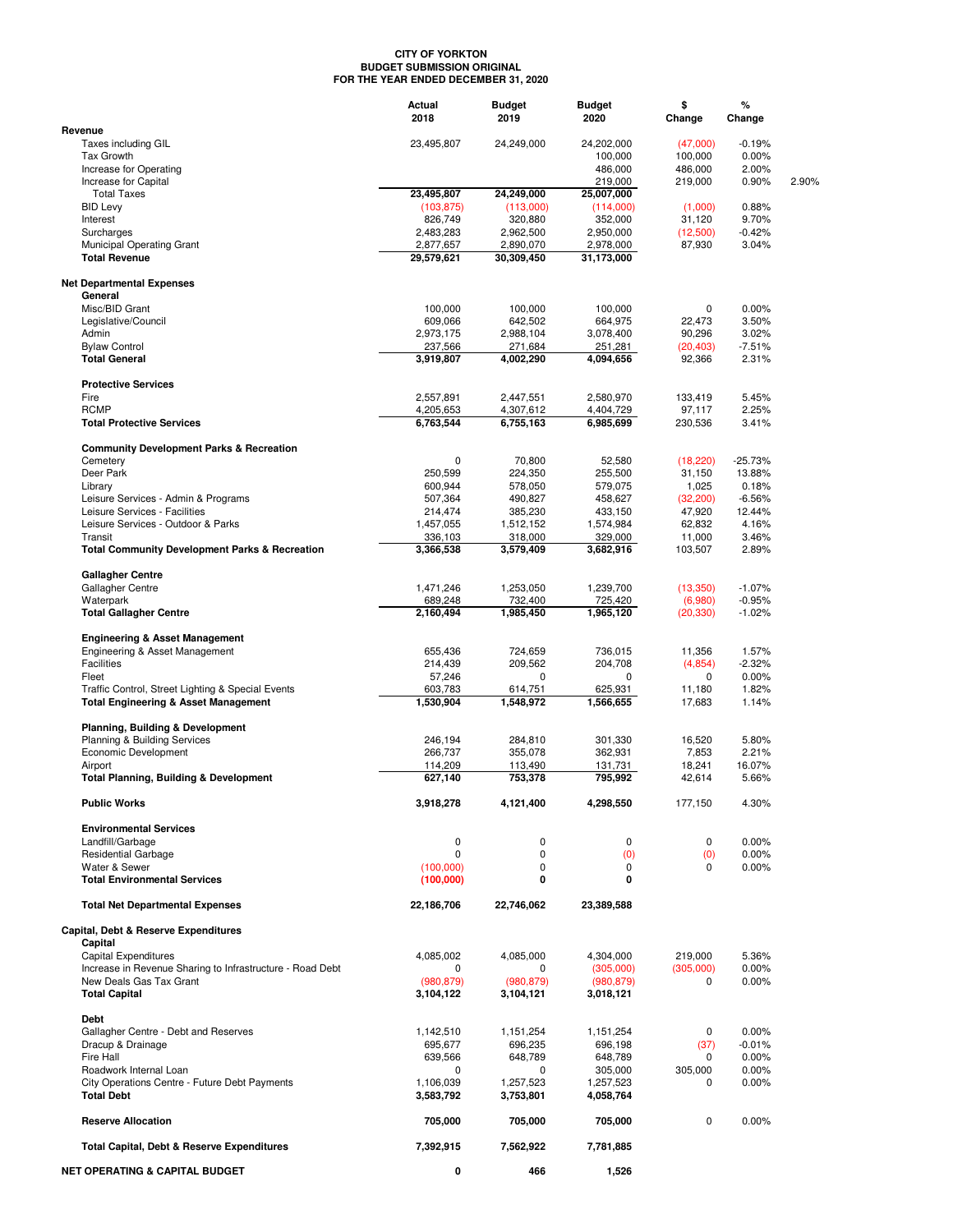#### **City of Yorkton 2020 Operating Budget For the Year Ending December 31, 2020**

|                                                      | Actual      | <b>Budget</b> | <b>Budget</b> | \$         | %        |
|------------------------------------------------------|-------------|---------------|---------------|------------|----------|
|                                                      | 2018        | 2019          | 2020          | Change     | Change   |
| <b>Revenues</b>                                      |             |               |               |            |          |
| General Revenue                                      | 29,579,621  | 30,309,450    | 31,173,000    | 863,550    | 2.85%    |
| Administrative                                       | 150,573     | 128,500       | 138,000       | 9,500      | 7.39%    |
| Fire                                                 | 448,502     | 403,000       | 395,500       | (7,500)    | $-1.86%$ |
| <b>RCMP</b>                                          | 520,239     | 540,000       | 601,190       | 61,190     | 11.33%   |
| Cemetary                                             | 139,275     | 124,000       | 134,000       | 10,000     | 8.06%    |
| Deer Park                                            | 535,441     | 560,200       | 549,700       | (10,500)   | $-1.87%$ |
| Library                                              | 31,726      | 28,000        | 27,000        | (1,000)    | $-3.57%$ |
| <b>CDPR</b>                                          | 767,522     | 781,494       | 790,594       | 9,100      | 1.16%    |
| Gallagher Centre                                     | 1,598,356   | 1,710,300     | 1,998,500     | 288,200    | 16.85%   |
| Engineering & Asset Management                       | 2,121,897   | 1,905,200     | 1,923,730     | 18,530     | $0.00\%$ |
| Planning, Building & Development                     | 477,158     | 333,250       | 337,869       | 4,619      | 1.39%    |
| <b>Public Works</b>                                  | 226,313     | 198,000       | 198,000       | 0          | $0.00\%$ |
| Landfill                                             | 1,775,698   | 1,838,000     | 1,930,000     | 92,000     | 5.01%    |
| Recycling                                            | 649,246     | 728,629       | 728,629       | (1)        | 0.00%    |
| <b>Residential Garbage</b>                           | 910,164     | 903,704       | 1,020,000     | 116,296    | 12.87%   |
| Water & Sewer                                        | 8,711,854   | 8,212,000     | 8,835,250     | 623,250    | 7.59%    |
|                                                      | 48,643,584  | 48,703,727    | 50,780,961    | 2,077,234  | 4.27%    |
| <b>Expenses</b>                                      |             |               |               |            |          |
| Council                                              | 609,066     | 642,502       | 664,975       | 22.473     | 3.50%    |
| Administration                                       | 3,361,315   | 3,388,288     | 3,467,681     | 79,393     | 2.34%    |
| Fire                                                 | 3,006,394   | 2,850,551     | 2,976,470     | 125,919    | 4.42%    |
| <b>RCMP</b>                                          | 4,725,892   | 4,847,612     | 5,005,919     | 158,307    | 3.27%    |
| Cemetary                                             | 160,894     | 194,800       | 186,580       | (8,220)    | $-4.22%$ |
| Deer Park                                            | 786,040     | 784,550       | 805,200       | 20,650     | 2.63%    |
| Library                                              | 632,670     | 606,050       | 606,075       | 25         | 0.00%    |
| <b>CDPR</b>                                          | 3,232,467   | 3,472,703     | 3,571,355     | 98,652     | 2.84%    |
| Gallagher Centre                                     | 3,698,850   | 3,663,250     | 3,963,620     | 300,370    | 8.20%    |
| Engineering                                          | 2,859,726   | 2,995,659     | 3,010,441     | 14,782     | 0.49%    |
| Planning, Building & Development                     | 929,298     | 1,051,628     | 1,208,861     | 157,233    | 14.95%   |
| Public Works                                         | 4,249,269   | 4,319,400     | 4,496,550     | 177,150    | 4.10%    |
| Landfill                                             | 1,535,842   | 1,316,970     | 1,343,860     | 26,890     | 2.04%    |
| Recycling                                            | 535,916     | 490,000       | 520,000       | 30,000     | 6.12%    |
| <b>Residential Garbage</b>                           | 902,109     | 982,910       | 1,026,588     | 43,678     | 4.44%    |
| Water & Sewer                                        | 5,424,034   | 5,684,438     | 6,168,538     | 484,100    | 8.52%    |
|                                                      | 36,649,781  | 37,291,311    | 39,022,714    | 1,731,403  | 4.64%    |
| <b>Net Revenue over Expenses</b>                     | 11,993,803  | 11,412,416    | 11,758,247    | 345,831    |          |
|                                                      |             |               |               |            |          |
| <b>Long Term Loan Payments</b>                       | (3,583,792) | (3,753,801)   | (4,058,764)   | (304, 963) | 8.12%    |
| <b>Capital Expenditures</b>                          | (4,085,002) | (4,085,000)   | (4,304,000)   | (219,000)  | 5.36%    |
| <b>Capital Grant Revenue</b>                         | 980,879     | 980,879       | 1,285,879     | 305,000    | 31.09%   |
| <b>Transfer from other funds</b>                     | 21,619      | 0             | 0             | 0          | 0.00%    |
| <b>Transfer from (to) Reserves</b>                   | (5,327,508) | (4, 554, 028) | (4,679,836)   | (125, 808) | 2.76%    |
| <b>Net Operating &amp; Capital Surplus (Deficit)</b> | (0)         | 466           | 1,526         | 1,060      |          |
|                                                      |             |               |               |            |          |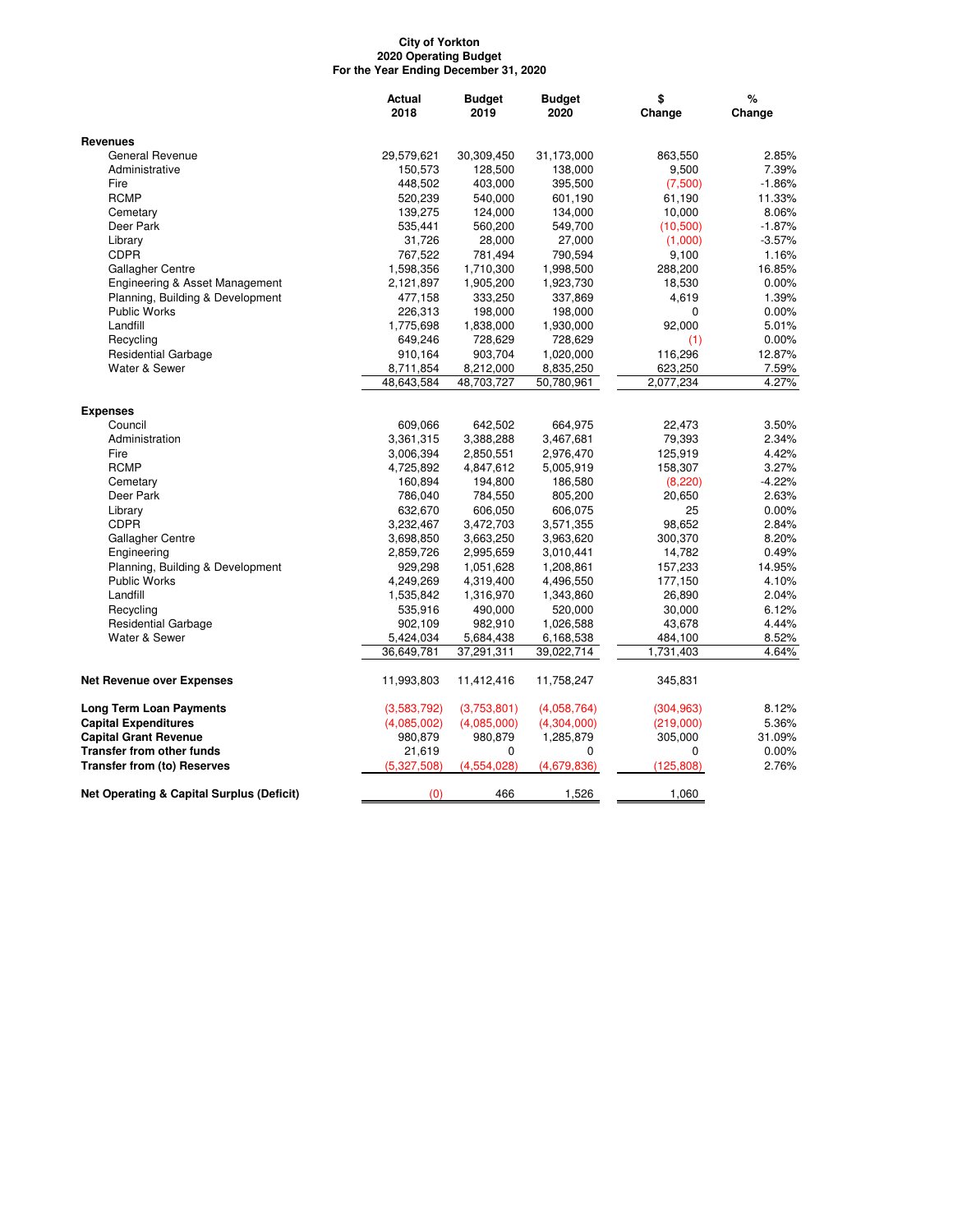# **City of Yorkton City Revenues For the Year Ending December 31, 2020**

|                                   | <b>Actual</b><br>2018 | <b>Budget</b><br>2019 | <b>Budget</b><br>2020 | æ<br>Change | %<br>Change   |
|-----------------------------------|-----------------------|-----------------------|-----------------------|-------------|---------------|
| Revenue                           |                       |                       |                       |             |               |
| Taxes including Grants In Lieu    | 23,376,633            | 24,167,000            | 24,922,000            | 755,000     | 3.12%         |
| Tax Losses                        | (77,994)              | (100,000)             | (100,000)             |             |               |
| Interest Income and Tax Penalties | 585.989               | 162,380               | 273,000               | 110.620     | $68.12\%$ (1) |
| Crown Surcharges                  | 2,817,336             | 3,190,000             | 3,100,000             | (90,000)    | $-2.82%$      |
| <b>Municipal Operating Grant</b>  | 2,877,657             | 2,890,070             | 2,978,000             | 87,930      | 3.04%         |
|                                   | 29,579,621            | 30,309,450            | 31,173,000            | 863,550     | 2.85%         |

**(1)** Increase based on actual results - more penalties and interest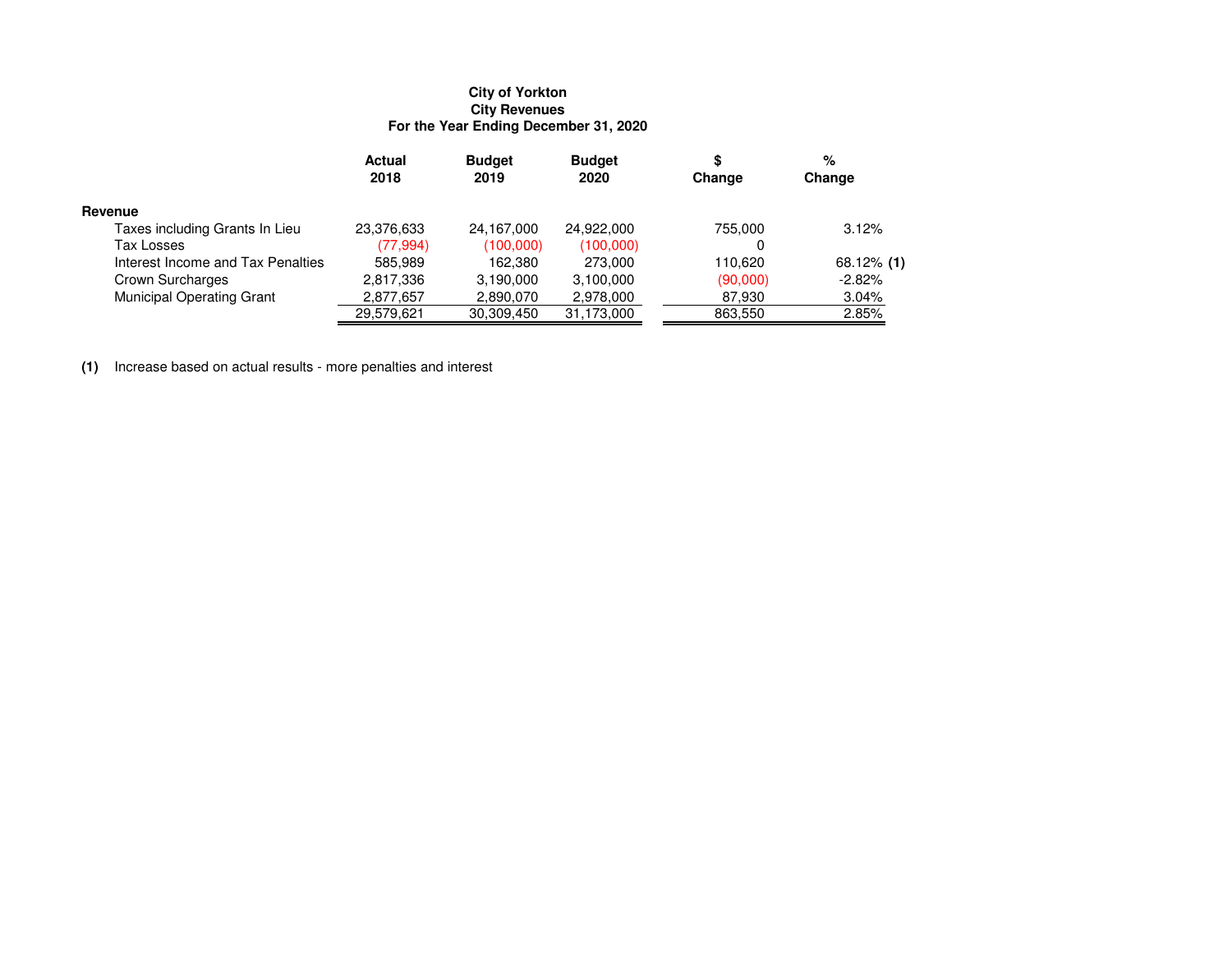# **City of YorktonLegislative Expenditures For the Year Ending December 31, 2020**

|                           | <b>Actual</b><br>2018 | <b>Budget</b><br>2019 | <b>Budget</b><br>2020 | \$<br>Change | %<br>Change    |
|---------------------------|-----------------------|-----------------------|-----------------------|--------------|----------------|
| <b>Expenses</b>           |                       |                       |                       |              |                |
| Council remuneration      | 217,998               | 254.740               | 261,025               | 6,285        | 2.47%          |
| City promotional          | 15,396                | 15.000                | 15,500                | 500          | 3.33%          |
| Office expense            | 68,845                | 68,742                | 70,030                | 1,288        | 1.87%          |
| Election expense          | 0                     | 3.600                 | 15.000                | 11.400       | $316.67\%$ (1) |
| Receptions & recognitions | 6.700                 | 7.000                 | 7.000                 | 0            | $0.00\%$       |
| Grants and donations      | 123,703               | 124.420               | 124,420               | 0            | $0.00\%$       |
| <b>Facility rebates</b>   | 176,424               | 169.000               | 172,000               | 3,000        | 1.78%          |
|                           | 609,066               | 642,502               | 664,975               | 22,473       | 3.50%          |

**(1)** Election in 2020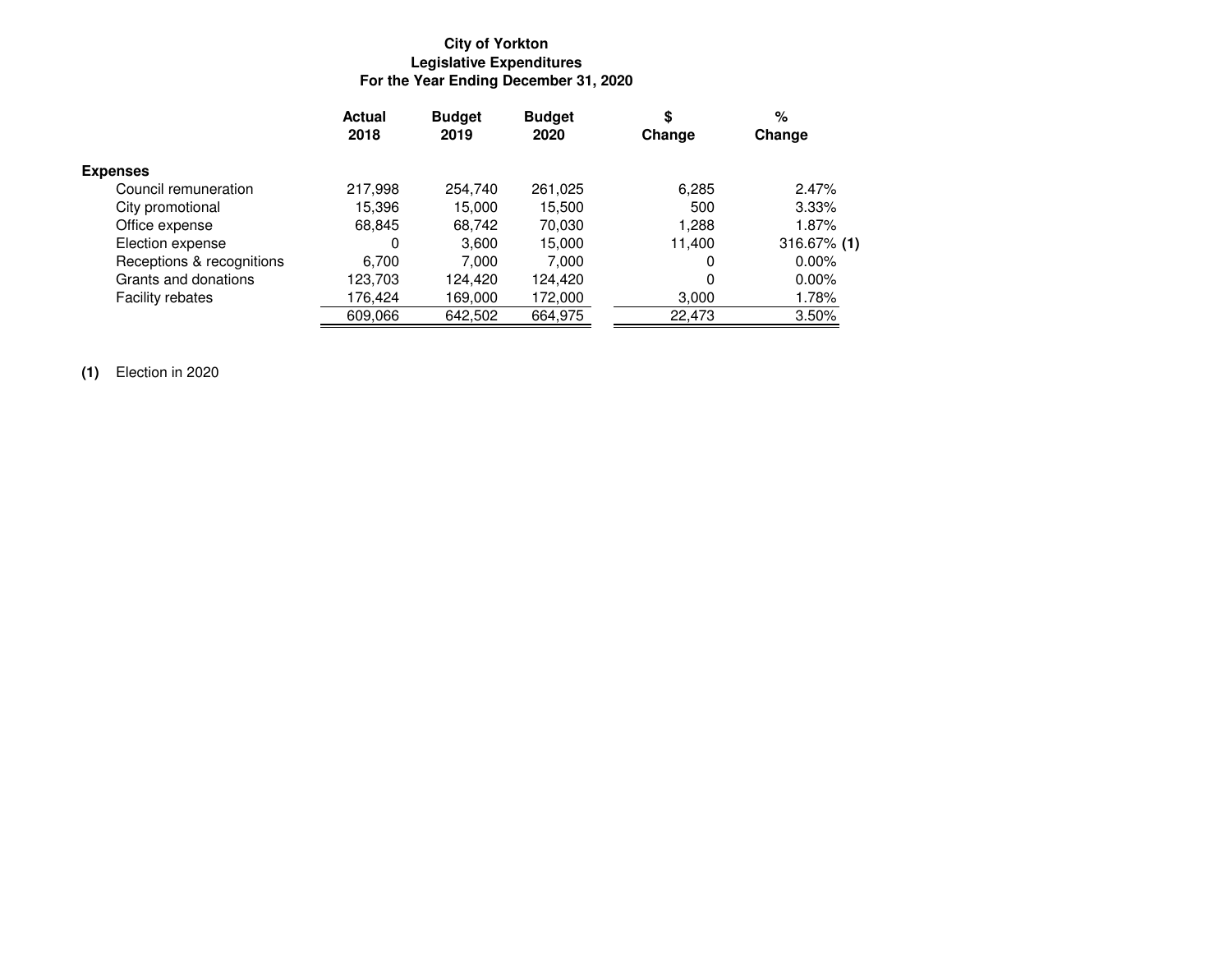### **City of Yorkton Administrative Net Departmental ExpendituresFor the Year Ending December 31, 2020**

|                                  | <b>Actual</b><br>2018 | <b>Budget</b><br>2019 | <b>Budget</b><br>2020 | \$<br>Change | %<br>Change       |
|----------------------------------|-----------------------|-----------------------|-----------------------|--------------|-------------------|
| <b>Revenues</b>                  |                       |                       |                       |              |                   |
| Leased Land                      | 32,730                | 32,000                | 32,000                | 0            | $0.00\%$          |
| <b>Office Services</b>           | 46,748                | 7,500                 | 7,500                 | 0            | $0.00\%$          |
| <b>Bylaw Services</b>            | 46,363                | 66,000                | 75,000                | 9,000        | 13.64% <b>(1)</b> |
| <b>Parking Fees</b>              | 24,732                | 23,000                | 23,500                | 500          | 2.17%             |
|                                  | 150,573               | 128,500               | 138,000               | 9,500        | 7.39%             |
| <b>Expenses</b>                  |                       |                       |                       |              |                   |
| <b>City Manager/City Clerk</b>   | 618,733               | 612,289               | 653,641               | 41,352       | $6.75\%$ (2)      |
| Human Resources                  | 508,761               | 538,430               | 558,270               | 19,840       | $3.68\%$ (2)      |
| Finance/Information Technology   | 1,052,317             | 1,031,885             | 1,055,989             | 24,104       | $2.34\%$ (2)      |
| <b>City Administration</b>       | 857,442               | 840,000               | 844,000               | 4,000        | 0.48%             |
| <b>City Owned Property</b>       | 15,400                | 5,000                 | 6,000                 | 1,000        | 20.00%            |
| <b>Bylaw</b>                     | 289,249               | 319,334               | 308,481               | (10, 853)    | $-3.40\%$ (3)     |
| Parking                          | 19,412                | 41,350                | 41,300                | (50)         | $-0.12%$          |
|                                  | 3,361,315             | 3,388,288             | 3,467,681             | 79,393       | 2.34%             |
| <b>Net Expenses over Revenue</b> | 3,210,742             | 3,259,788             | 3,329,681             | 69,893       | 2.14%             |

**(1)** Increased fines with 2 CSO's

**(2)** Increase related to wages and grid steps and training costs

**(3)** Decreased wages (newer staff)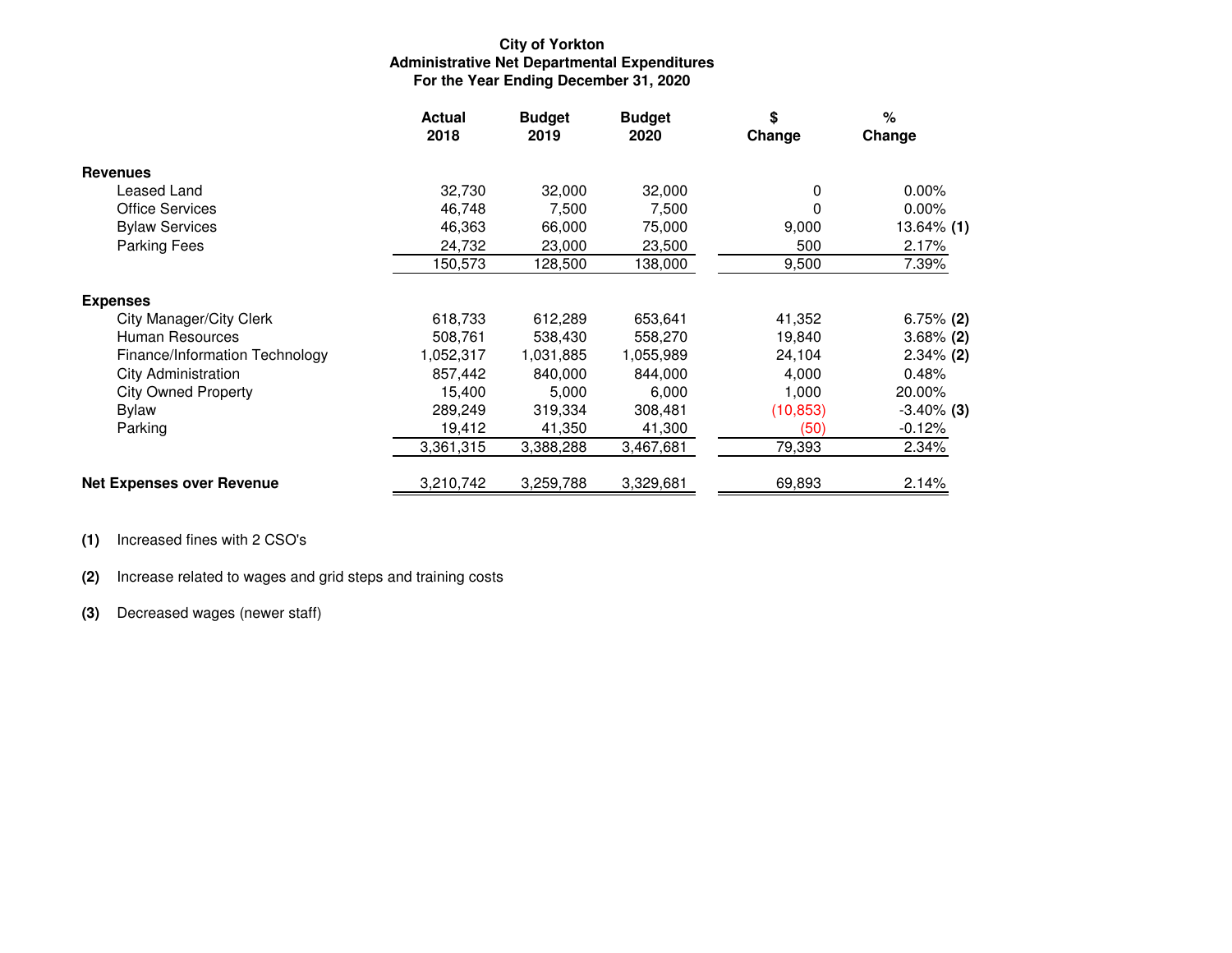## **City of YorktonFire Protective Services Net Departmental Expenditures For the Year Ending December 31, 2020**

|                                  | <b>Actual</b><br>2018 | <b>Budget</b><br>2019 | <b>Budget</b><br>2020 | \$<br>Change | $\%$<br>Change |
|----------------------------------|-----------------------|-----------------------|-----------------------|--------------|----------------|
| <b>Revenues</b>                  |                       |                       |                       |              |                |
| Fire Service Fees                | 103,116               | 63,000                | 55.500                | (7,500)      | $-11.90\%$     |
| <b>Fire Service Agreements</b>   | 345,386               | 340,000               | 340,000               |              | 0.00%          |
|                                  | 448,502               | 403,000               | 395,500               | (7,500)      | $-1.86%$       |
| <b>Expenses</b>                  |                       |                       |                       |              |                |
| Administration                   | 445,603               | 404.898               | 428.984               | 24,086       | $5.95\%$ (1)   |
| Prevention & Education           | 10,504                | 20,000                | 20,300                | 300          | 1.50%          |
| Operations & Suppression         | 2,132,136             | 1,946,308             | 2,072,841             | 126,533      | $6.50\%$ (1)   |
| Training                         | 8,552                 | 49.000                | 39,000                | (10,000)     | $-20.41\%$ (2) |
| Equipment                        | 287,182               | 317,820               | 302,820               | (15,000)     | $-4.72\%$ (3)  |
| Hall Maintenance                 | 108,525               | 88.390                | 88,390                |              | $0.00\%$       |
| <b>Emergency Measures</b>        | 13,891                | 24,135                | 24,135                | 0            | $0.00\%$       |
|                                  | 3,006,394             | 2,850,551             | 2,976,470             | 125,919      | 4.42%          |
| <b>Net Expenses over Revenue</b> | 2,557,891             | 2,447,551             | 2,580,970             | 133,419      | 5.45%          |

**(1)** Wage increase and increased overtime costs factored to more appropriately match actuals

**(2)** In house training to keep costs down

**(3)** Decrease annual spending on equipment to offset overtime increases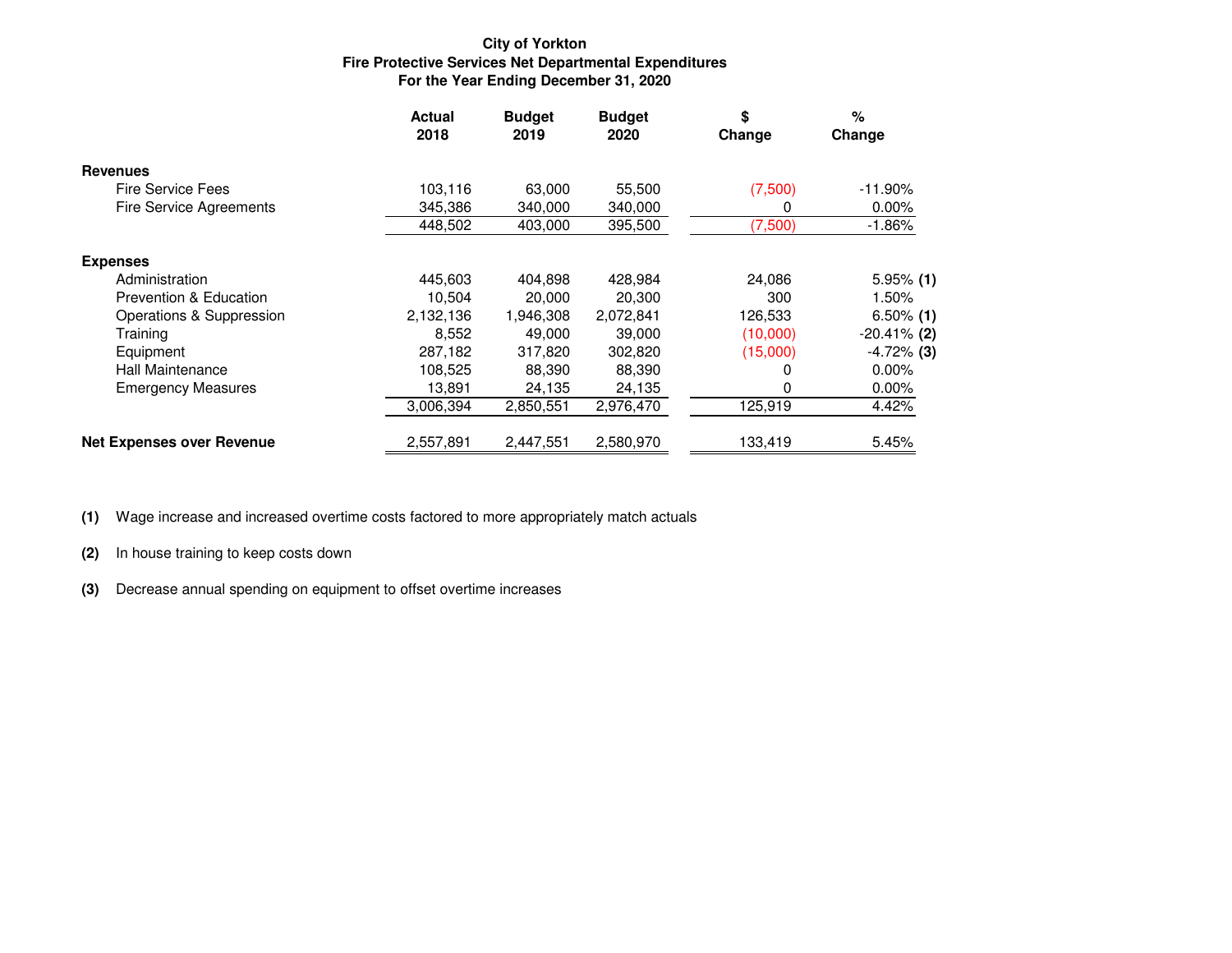## **City of YorktonRCMP Protective Services Net Departmental Expenditures For the Year Ending December 31, 2020**

|                                      | <b>Actual</b><br>2018 | <b>Budget</b><br>2019 | <b>Budget</b><br>2020 | \$<br>Change | %<br>Change  |
|--------------------------------------|-----------------------|-----------------------|-----------------------|--------------|--------------|
| <b>Revenues</b>                      |                       |                       |                       |              |              |
| Court fines & criminal record checks | 190,239               | 210,000               | 210,000               | 0            | $0.00\%$     |
| Rent agreement                       | 0                     | 0                     | 61,190                | 61,190       | 100.00% (1)  |
| <b>Provincial Government funding</b> | 330,000               | 330,000               | 330,000               | Ω            | $0.00\%$     |
|                                      | 520.239               | 540.000               | 601,190               | 61,190       | 11.33%       |
| <b>Expenses</b>                      |                       |                       |                       |              |              |
| Administration                       | 816.704               | 825.612               | 880.919               | 55,307       | $6.70\%$ (2) |
| <b>Federal Contract</b>              | 3,909,189             | 4,022,000             | 4,125,000             | 103,000      | 2.56%        |
|                                      | 4,725,892             | 4,847,612             | 5,005,919             | 158,307      | 3.27%        |
| <b>Net Expenses over Revenue</b>     | 4,205,653             | 4,307,612             | 4,404,729             | 97,117       | 2.25%        |

**(1)** Rent charged to rural detachment

**(2)** Salary-driven - Steno hours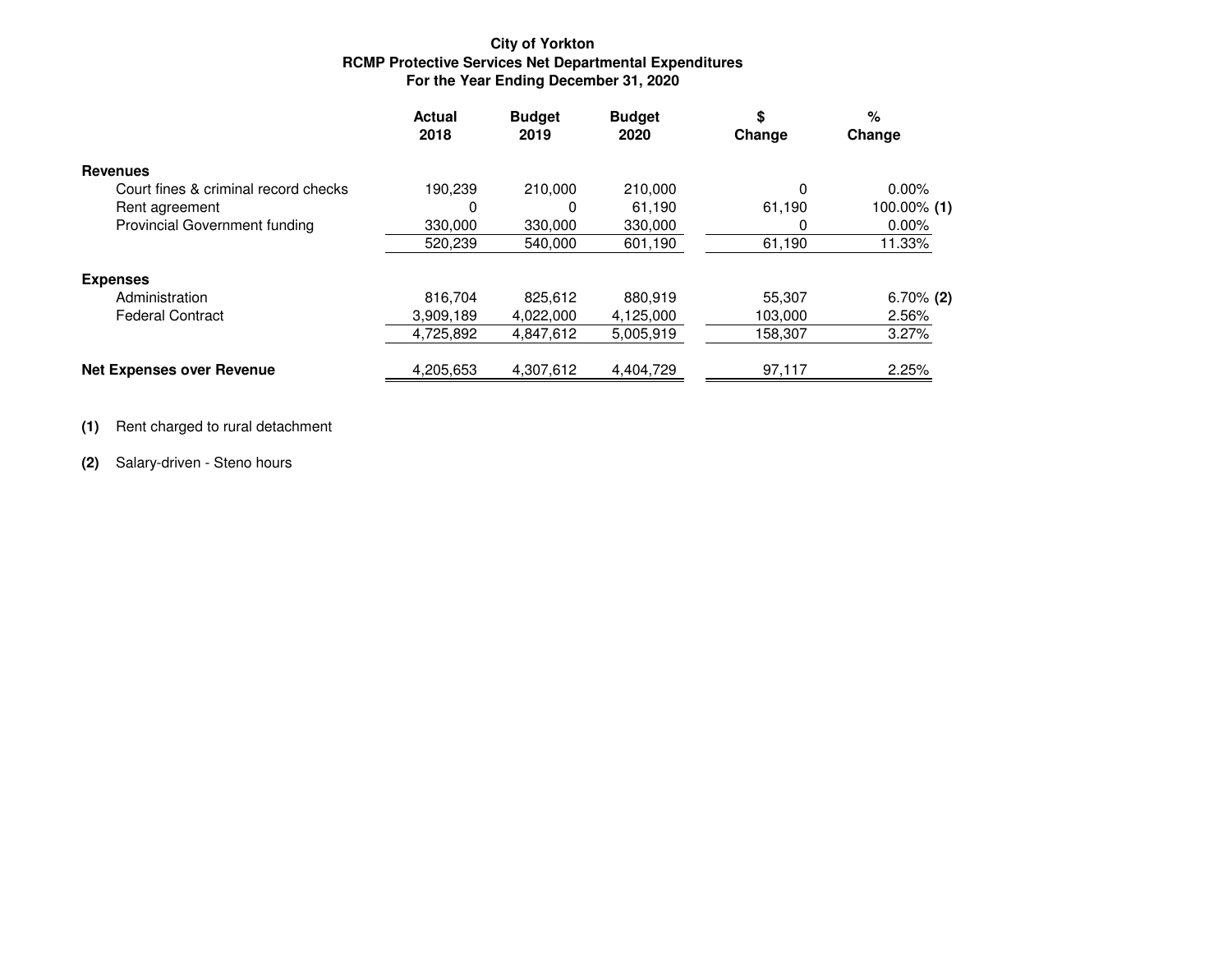# **City of Yorkton Cemetery Net Departmental Expenditures For the Year Ending December 31, 2020**

|                                                  | <b>Actual</b><br>2018 | <b>Budget</b><br>2019 | <b>Budget</b><br>2020 | \$<br>Change | %<br>Change |
|--------------------------------------------------|-----------------------|-----------------------|-----------------------|--------------|-------------|
| <b>Revenues</b>                                  |                       |                       |                       |              |             |
| Sales, permits & fees                            | 139,275               | 124,000               | 134,000               | 10,000       | 8.06%       |
|                                                  | 139,275               | 124,000               | 134,000               | 10,000       | 8.06%       |
| <b>Expenses</b>                                  |                       |                       |                       |              |             |
| Administration & Maintenance                     | 160,894               | 194,800               | 186,580               | (8,220)      | $-4.22%$    |
|                                                  | 160,894               | 194,800               | 186,580               | (8, 220)     | $-4.22%$    |
| <b>Net Expenses over Revenue</b>                 | 21,619                | 70,800                | 52,580                | (18, 220)    | $-25.73%$   |
| <b>Transfer from Perpetual Care Fund Reserve</b> | (21, 619)             | $\Omega$              | 0                     | 0            | $0.00\%$    |
|                                                  | 0                     | 70.800                | 52,580                | (18, 220)    | $0.00\%$    |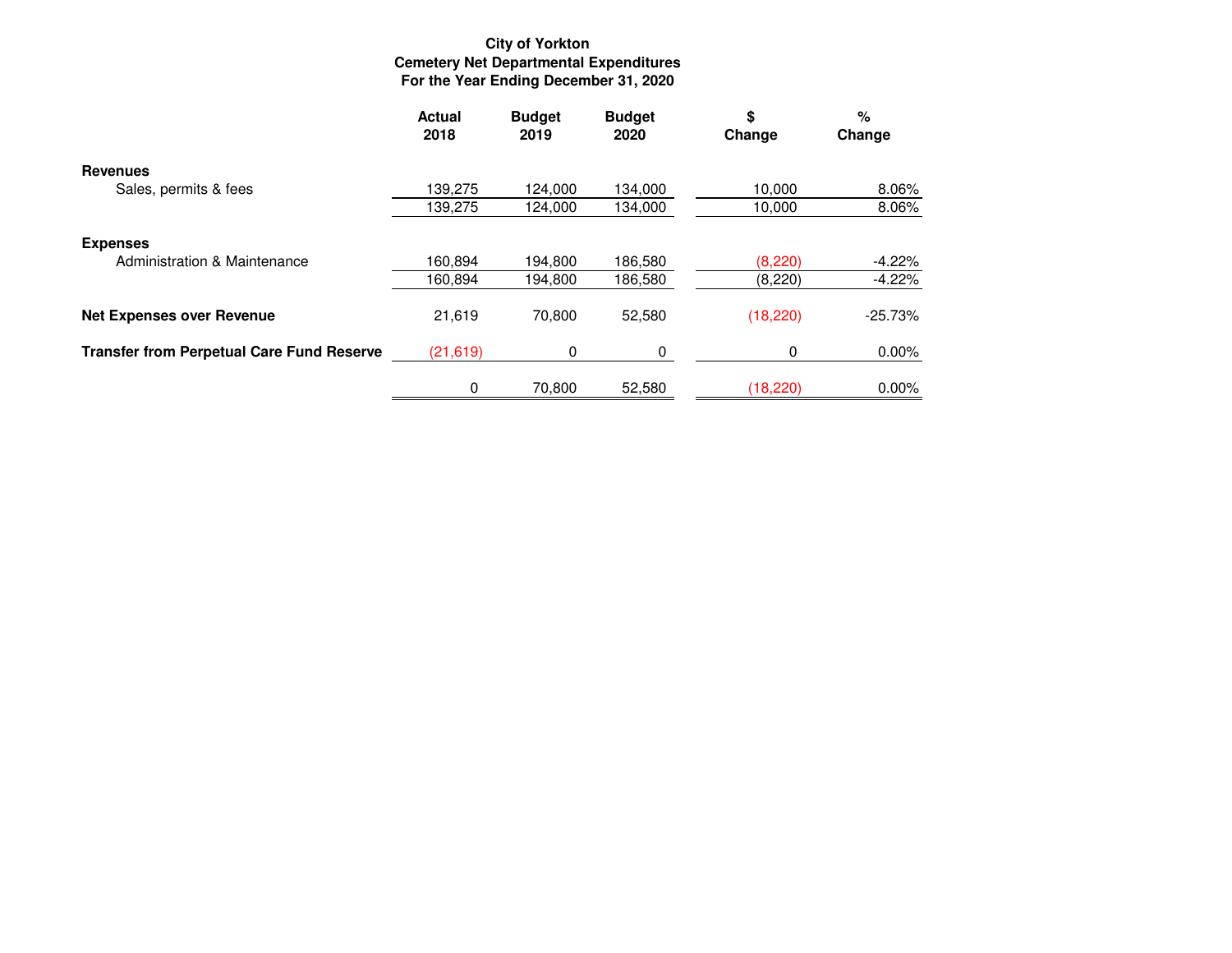# **City of YorktonDeer Park Net Departmental Expenditures For the Year Ending December 31, 2020**

|                                   | <b>Actual</b><br>2018 | <b>Budget</b><br>2019 | <b>Budget</b><br>2020 | \$<br>Change | %<br>Change  |
|-----------------------------------|-----------------------|-----------------------|-----------------------|--------------|--------------|
| <b>Revenues</b>                   |                       |                       |                       |              |              |
| Fees, season passes & tournaments | 431,006               | 452,200               | 444,200               | (8,000)      | $-1.77\%$    |
| Concession commission             | 1,434                 | 5,000                 | 2,500                 | (2,500)      | $-50.00\%$   |
| Fleet equipment rental recovery   | 103,000               | 103,000               | 103,000               | 0            | 0.00%        |
|                                   | 535,441               | 560,200               | 549,700               | (10,500)     | $-1.87%$     |
| <b>Expenses</b>                   |                       |                       |                       |              |              |
| Administration                    | 99.941                | 91.000                | 97.900                | 6,900        | $7.58\%$ (1) |
| Golf Course                       | 516,696               | 533,050               | 546,800               | 13,750       | 2.58%        |
| Clubhouse                         | 66.403                | 57,500                | 57,500                | 0            | $0.00\%$     |
| Fleet equipment                   | 103,000               | 103,000               | 103,000               | 0            | $0.00\%$     |
|                                   | 786.040               | 784,550               | 805,200               | 20,650       | 2.63%        |
| <b>Net Expenses over Revenue</b>  | 250,599               | 224,350               | 255,500               | 31,150       | 13.88%       |

**(1)** Insurance and SGA memberships increase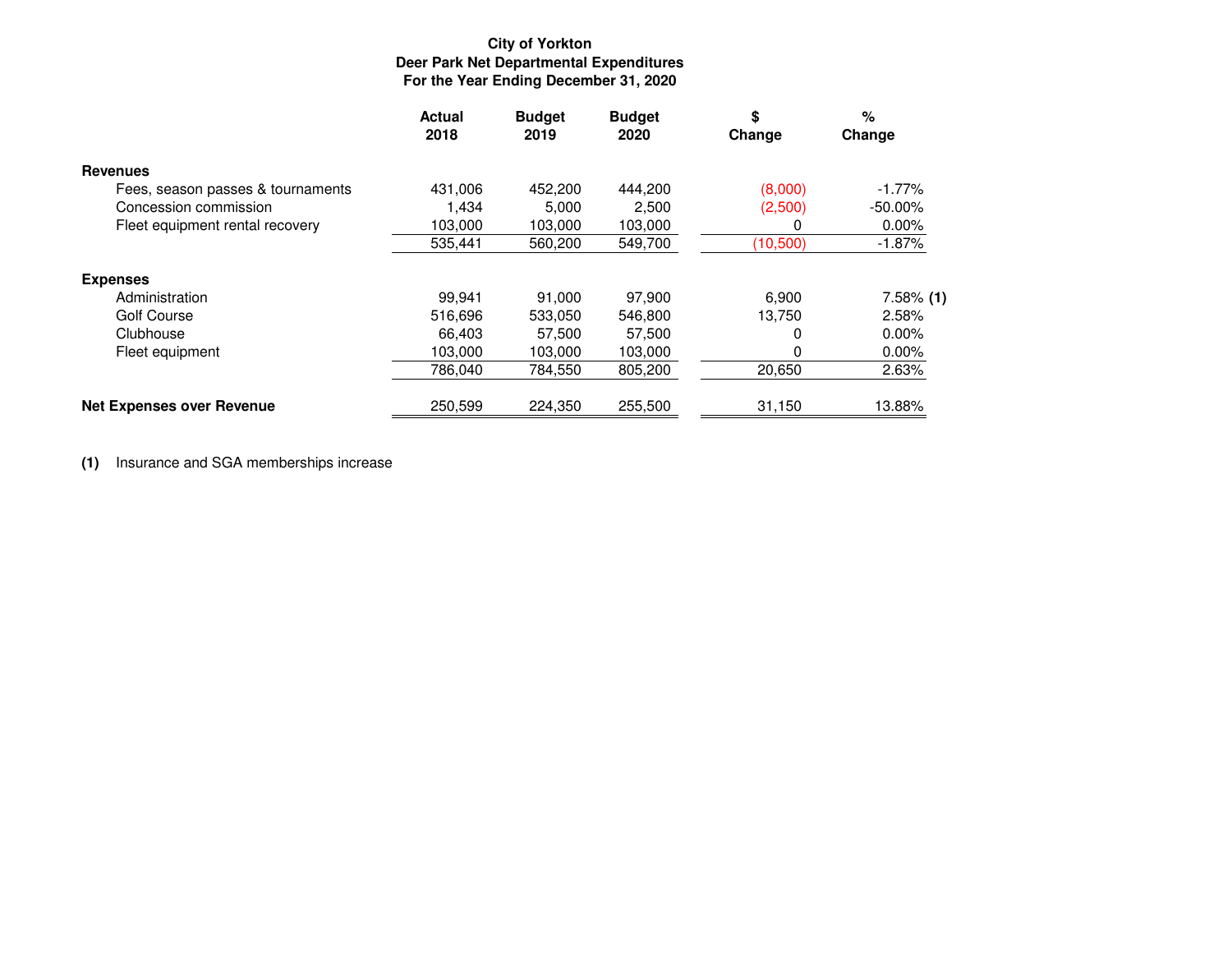# **City of YorktonLibrary Net Departmental Expenditures For the Year Ending December 31, 2020**

|                                  | <b>Actual</b><br>2018 | <b>Budget</b><br>2019 | <b>Budget</b><br>2020 | \$<br>Change | %<br>Change    |
|----------------------------------|-----------------------|-----------------------|-----------------------|--------------|----------------|
| <b>Revenues</b>                  |                       |                       |                       |              |                |
| Rental income                    | 9,252                 | 8,000                 | 5,000                 | (3,000)      | $-60.00\%$ (1) |
| Fees and other revenue           | 22.474                | 20,000                | 22,000                | 2.000        | $9.09\%$ (2)   |
|                                  | 31,726                | 28,000                | 27,000                | (1,000)      | $-3.57%$       |
| <b>Expenses</b>                  |                       |                       |                       |              |                |
| Building maintenance             | 193.442               | 171.850               | 171,875               | 25           | 0.01%          |
| Operations                       | 50,233                | 49,200                | 49,200                | $\Omega$     | $0.00\%$       |
| Regional levy requistion         | 388,995               | 385,000               | 385,000               | 0            | $0.00\%$       |
|                                  | 632,670               | 606,050               | 606,075               | 25           | 0.00%          |
| <b>Net Expenses over Revenue</b> | 600,944               | 578,050               | 579,075               | 1,025        | 0.18%          |

**(1)** Regular tenant found permanent home

**(2)** Increase in book fines, other Library based revenue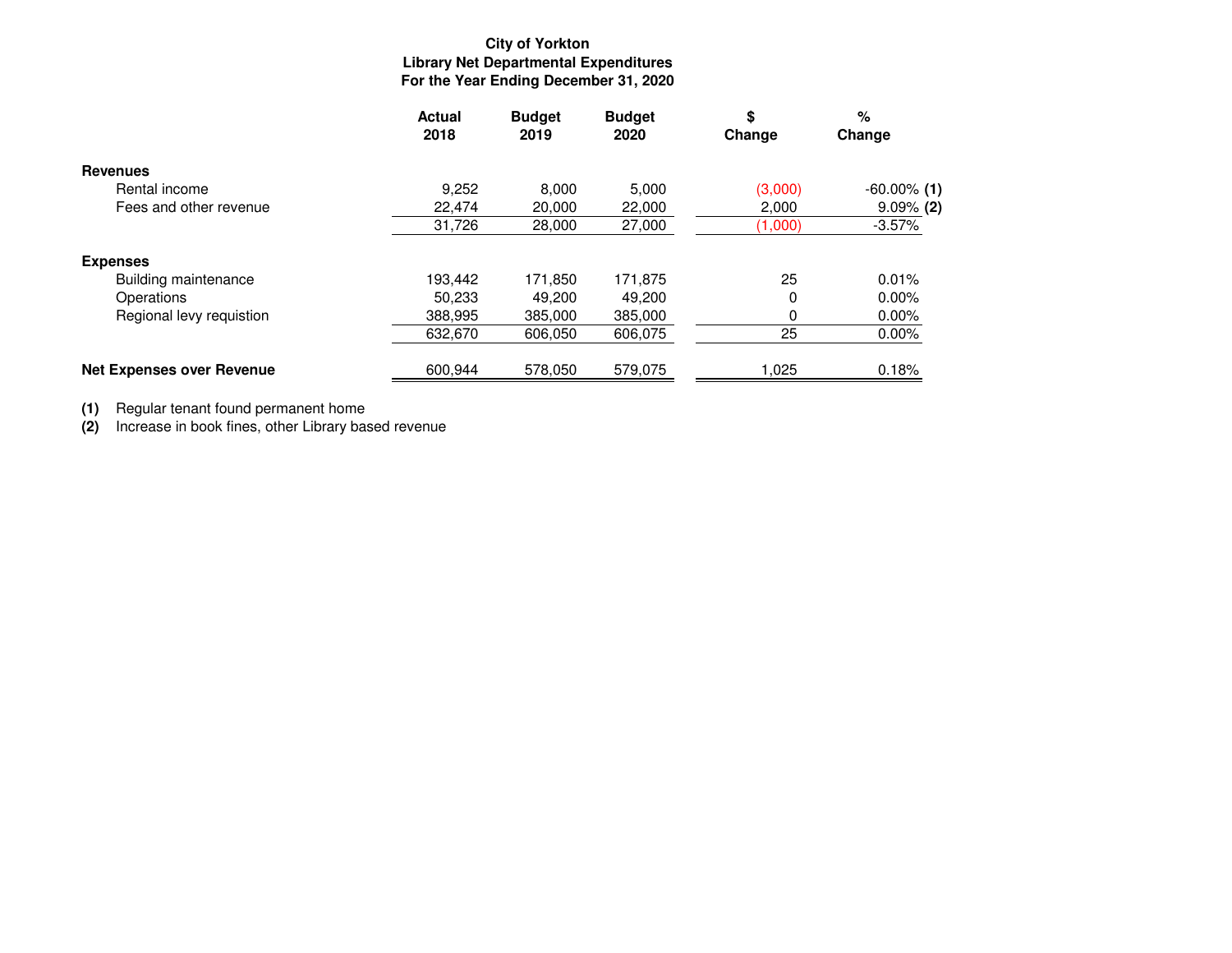## **City of YorktonCDPR Admin & Programing Net Departmental Expenditures For the Year Ending December 31, 2020**

|                                  | <b>Actual</b><br>2018 | <b>Budget</b><br>2019 | <b>Budget</b><br>2020 | \$<br>Change | $\%$<br>Change |
|----------------------------------|-----------------------|-----------------------|-----------------------|--------------|----------------|
| <b>Revenues</b>                  |                       |                       |                       |              |                |
| Fees                             | 38,757                | 41,500                | 59,000                | 17,500       | 42.17% (1)     |
| Transit                          | 87,999                | 95,000                | 89,000                | (6,000)      | 0.00%          |
| Grant revenue                    | 228,357               | 211,994               | 227,094               | 15,100       | $7.12\%$ (2)   |
|                                  | 355,112               | 348,494               | 375,094               | 26,600       | 7.63%          |
| <b>Expenses</b>                  |                       |                       |                       |              |                |
| Administration                   | 350,344               | 320,260               | 301,761               | (18, 499)    | $-5.78%$       |
| Heritage                         | 31,401                | 24,217                | 39,166                | 14,949       | $61.73\%$ (3)  |
| Transit Contract                 | 409,051               | 398,000               | 403,000               | 5,000        | 1.26%          |
| Programming                      | 357,732               | 399,844               | 403,794               | 3,950        | 0.99%          |
|                                  | 1,148,528             | 1,142,321             | 1,147,721             | 5,400        | 0.47%          |
| <b>Net Expenses over Revenue</b> | 793,416               | 793,827               | 772,627               | (21, 200)    | $-2.67%$       |
| <b>Transfer to Reserves</b>      | 50,051                | 15,000                | 15,000                | 0            | $0.00\%$       |
|                                  | 843,467               | 808,827               | 787,627               | (21, 200)    | $-2.62%$       |

**(1)** Re-allocation of revenue shared with Gallagher Centre (walking passes)

**(2)** Increase in Heritage Grant & District Dreambroker Grant

**(3)** New Heritage Researcher - different pay structure as retired staff was under antiquated structure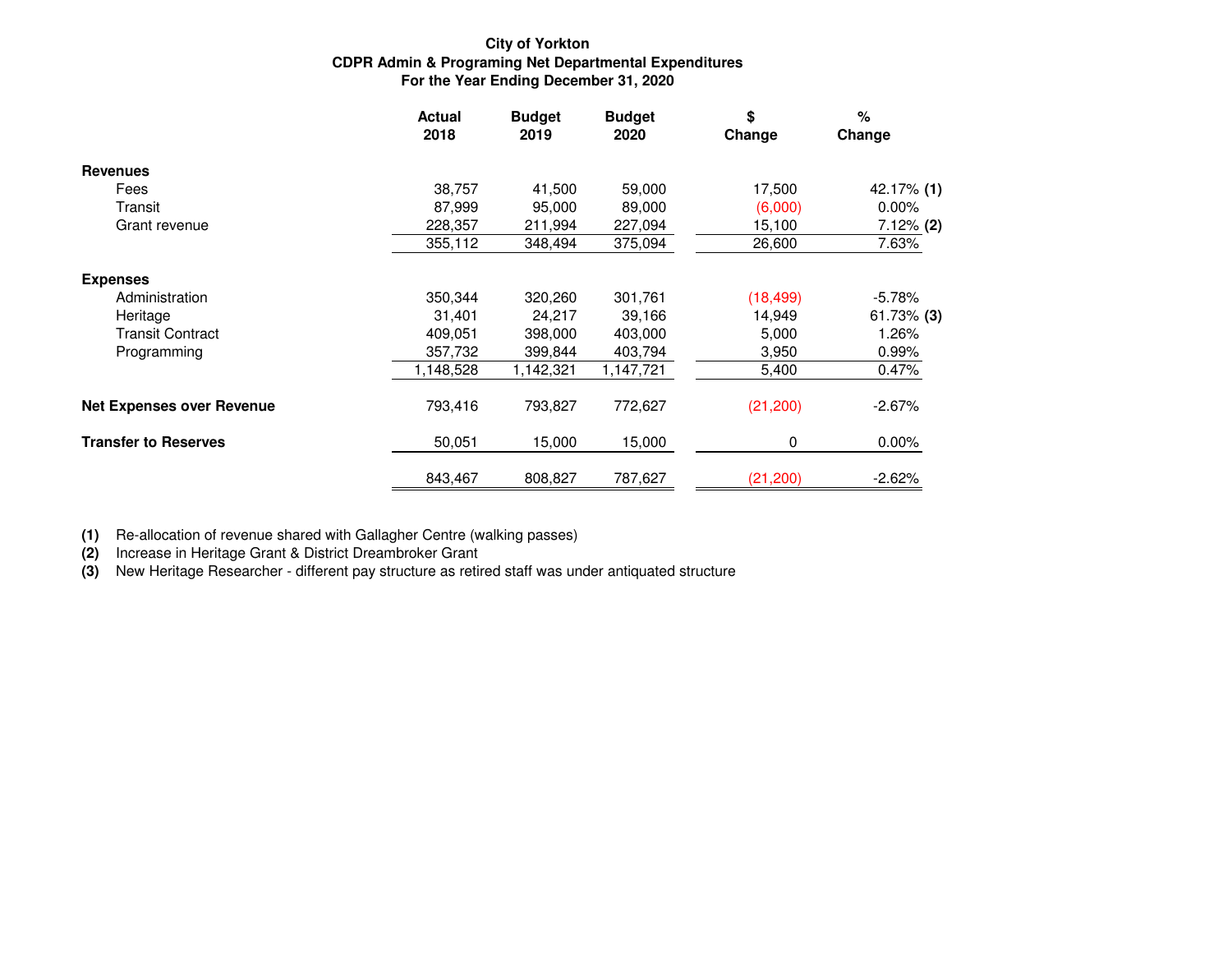## **City of YorktonCDPR Facilities Net Departmental Expenditures For the Year Ending December 31, 2020**

|                                  | <b>Actual</b><br>2018 | <b>Budget</b><br>2019 | <b>Budget</b><br>2020 | \$<br>Change | %<br>Change  |
|----------------------------------|-----------------------|-----------------------|-----------------------|--------------|--------------|
| <b>Revenues</b>                  |                       |                       |                       |              |              |
| Godfrey Dean                     | 47,364                | 45,000                | 47,000                | 2,000        | 4.44%        |
| Kinsmen Arena                    | 208,502               | 234,500               | 229,500               | (5,000)      | $-2.13%$     |
| Gloria Hayden                    | 53,524                | 47,000                | 45,000                | (2,000)      | $-4.26%$     |
| Tourism                          | 16,829                | 20,000                | 20,000                | 0            | 0.00%        |
|                                  | 326,218               | 346,500               | 341,500               | (5,000)      | $-1.44%$     |
| <b>Expenses</b>                  |                       |                       |                       |              |              |
| Godfrey Dean                     | 71,017                | 78,950                | 78,350                | (600)        | $-0.76%$     |
| Kinsmen Arena                    | 300,796               | 311,575               | 317,900               | 6,325        | 2.03%        |
| Gloria Hayden                    | 115,268               | 122,350               | 127,530               | 5,180        | $4.23\%$ (1) |
| <b>Facility Maintenance</b>      | 27,592                | 188,355               | 220,770               | 32,415       | 17.21% (2)   |
| Tourism                          | 26,019                | 30,500                | 30,100                | (400)        | $-1.31\%$    |
|                                  | 540,693               | 731,730               | 774,650               | 42,920       | 5.87%        |
| <b>Net Expenses over Revenue</b> | 214,474               | 385,230               | 433,150               | 47,920       | 12.44%       |

**(1)** Newer staff - Grid Steps / wage increases

**(2)** Re-allocation of Facilities half tons (2) and staff resources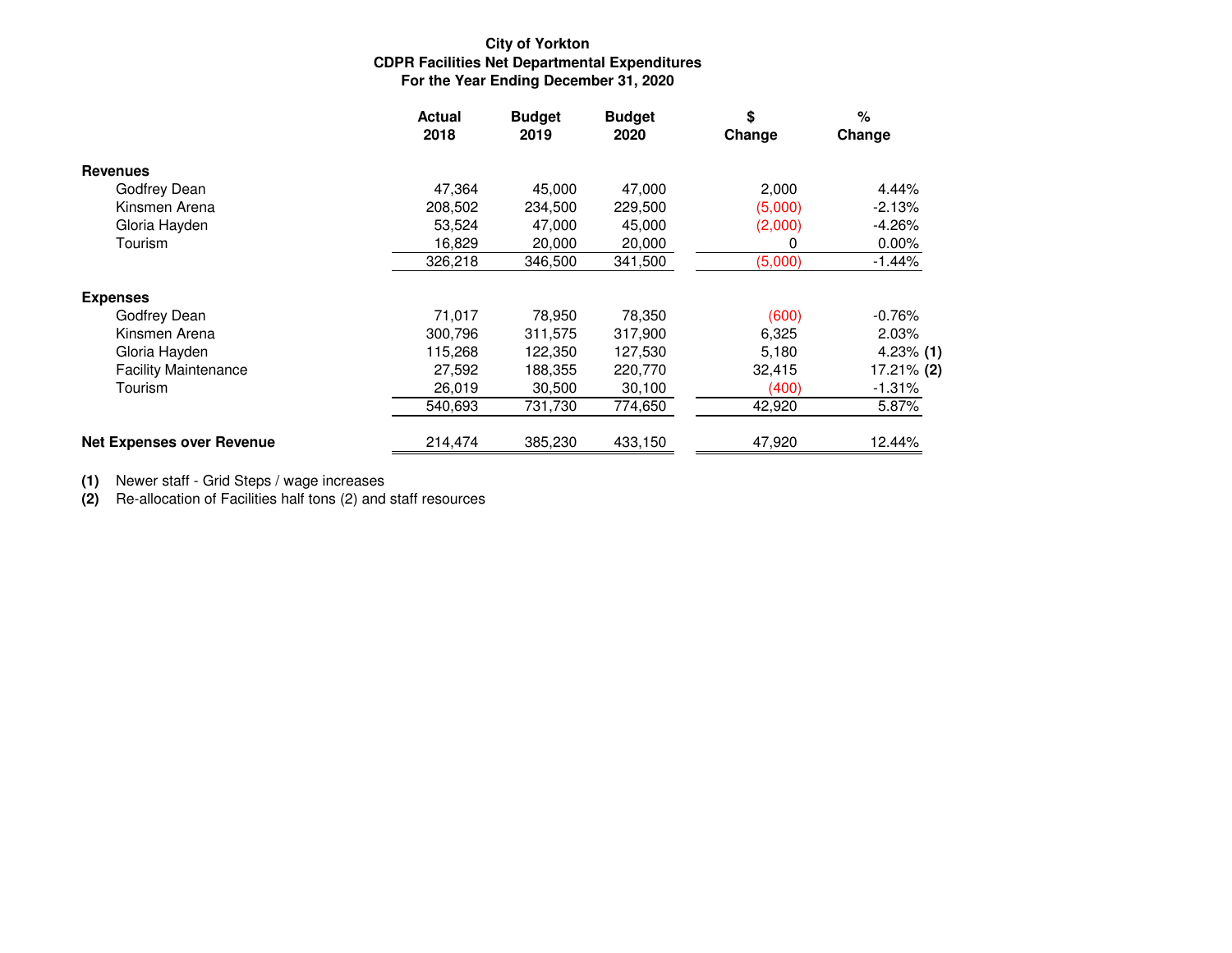### **City of Yorkton CDPR Parks Net Departmental ExpendituresFor the Year Ending December 31, 2020**

|                                  | <b>Actual</b><br>2018 | <b>Budget</b><br>2019 | <b>Budget</b><br>2020 | \$<br>Change | %<br>Change    |
|----------------------------------|-----------------------|-----------------------|-----------------------|--------------|----------------|
| <b>Revenues</b>                  |                       |                       |                       |              |                |
| Parks/Ball Diamonds              | 74,669                | 73,500                | 60,500                | (13,000)     | $-17.69\%$ (1) |
| Other outdoor                    | 11,522                | 13.000                | 13,500                | 500          | 3.85%          |
|                                  | 86,191                | 86,500                | 74,000                | (12,500)     | $-14.45%$      |
| <b>Expenses</b>                  |                       |                       |                       |              |                |
| Administration                   | 430,950               | 380,750               | 394,200               | 13,450       | 3.53%          |
| Parks maintenance                | 224,778               | 178,150               | 180,106               | 1,956        | 1.10%          |
| Grass cutting                    | 257,385               | 315,700               | 325,300               | 9,600        | 3.04%          |
| Forestry                         | 282,509               | 283,002               | 284,878               | 1,876        | 0.66%          |
| Soccer fields                    | 9,414                 | 34,500                | 35,100                | 600          | 1.74%          |
| Horticultural                    | 95,610                | 122,000               | 123,900               | 1,900        | 1.56%          |
| Pest control                     | 36,399                | 37,900                | 39,200                | 1,300        | 3.43%          |
| <b>Ball diamonds</b>             | 129,410               | 123,450               | 123,800               | 350          | 0.28%          |
| Outdoor facilities               | 76,791                | 123,200               | 142,500               | 19,300       | 15.67% (2)     |
|                                  | ,543,246              | 1,598,652             | 1,648,984             | 50,332       | 3.15%          |
| <b>Net Expenses over Revenue</b> | ,457,055              | 1,512,152             | 1,574,984             | 62,832       | 4.16%          |

**(1)** Loss of Cardinals rental, less Lions Diamond rentals

**(2)** Power for pathway, outdoor rink, skatepark and tennis court lights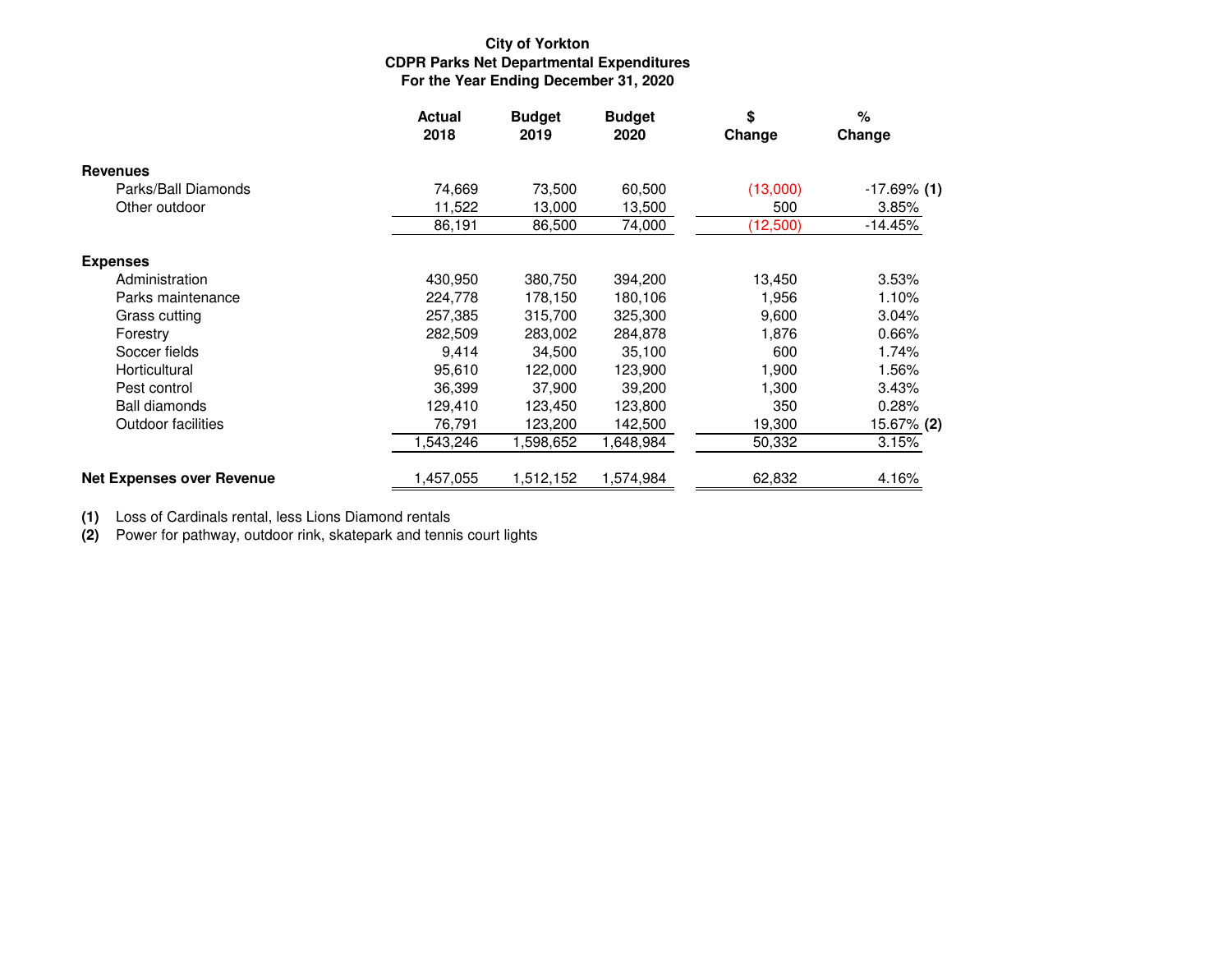#### **City of Yorkton CDPR Gallagher Centre Net Departmental ExpendituresFor the Year Ending December 31, 2020**

|                                    | <b>Actual</b><br>2018 | <b>Budget</b><br>2019 | <b>Budget</b><br>2020 | \$<br>Change | %<br>Change    |
|------------------------------------|-----------------------|-----------------------|-----------------------|--------------|----------------|
| <b>Revenues</b>                    |                       |                       |                       |              |                |
| General fees & commissions         | 190,427               | 147,800               | 146,000               | (1,800)      | $-1.22%$       |
| Agri-Pavillion                     | 11,673                | 20,000                | 15,000                | (5,000)      | $-25.00\%$ (1) |
| Ice rentals                        | 290,337               | 329,500               | 316,500               | (13,000)     | $-3.95%$ (2)   |
| Room rentals                       | 55,596                | 64,000                | 59,000                | (5,000)      | $-7.81\%$ (3)  |
| Convention centre & concession     | 235,733               | 288,500               | 603,000               | 314,500      | 109.01% (4)    |
| Curling rink                       | 40,182                | 43,000                | 43,000                | 0            | $0.00\%$       |
| Flexi-Hall                         | 135,120               | 137,000               | 129,000               | (8,000)      | $-5.84%$       |
| Grounds & parking lot              | 42,968                | 41,500                | 47,000                | 5,500        | $13.25\%$ (5)  |
| Waterpark                          | 596,321               | 639,000               | 640,000               | 1,000        | 0.16%          |
|                                    | 1,598,356             | 1,710,300             | 1,998,500             | 288,200      | 16.85%         |
| <b>Expenses</b>                    |                       |                       |                       |              |                |
| Administration                     | 415,720               | 383,850               | 385,850               | 2,000        | 0.52%          |
| Agri-Pavillion                     | 57,664                | 37,500                | 33,500                | (4,000)      | $-10.67%$      |
| Arena                              | 421,076               | 492,800               | 506,350               | 13,550       | 2.75%          |
| Building maintenance and utilities | 1,095,722             | 1,049,000             | 1,018,050             | (30, 950)    | $-2.95%$ (6)   |
| Convention centre & concession     | 250,490               | 252,200               | 574,950               | 322,750      | 127.97% (7)    |
| Curling rink                       | 15,780                | 13,000                | 16,000                | 3,000        | 23.08% (8)     |
| Flexi-Hall                         | 65,772                | 10,500                | 10,500                | 0            | 0.00%          |
| Grounds & parking lot              | 91,058                | 53,000                | 53,000                | 0            | 0.00%          |
| Waterpark                          | 1,285,568             | 1,371,400             | 1,365,420             | (5,980)      | $-0.44%$       |
|                                    | 3,698,850             | 3,663,250             | 3,963,620             | 300,370      | 8.20%          |
| <b>Net Expenses over Revenue</b>   | 2,100,494             | 1,952,950             | 1,965,120             | 12,170       | 0.62%          |
| <b>Transfer (from) to Reserves</b> | 60,000                | 32,500                | 0                     | (32,500)     | $-100.00\%$    |
|                                    | 2,160,494             | 1,985,450             | 1,965,120             | (20, 330)    | $-1.02%$       |

**(1)** Revenue reduced to reflect actuals

**(2)** Revised Terrier agreement & expect less minor hockey revenue

**(3)** Revised Terrier office Lease agreement based on other City lease agreements

**(4)** Increase due to Concession operation not in 2019 budget

**(5)** Grounds usage increasing

**(6)** Decrease in natural gas rates

**(7)** Reflects concession operations not in 2019 budget

**(8)** Increased Ice sheet furnace maintenance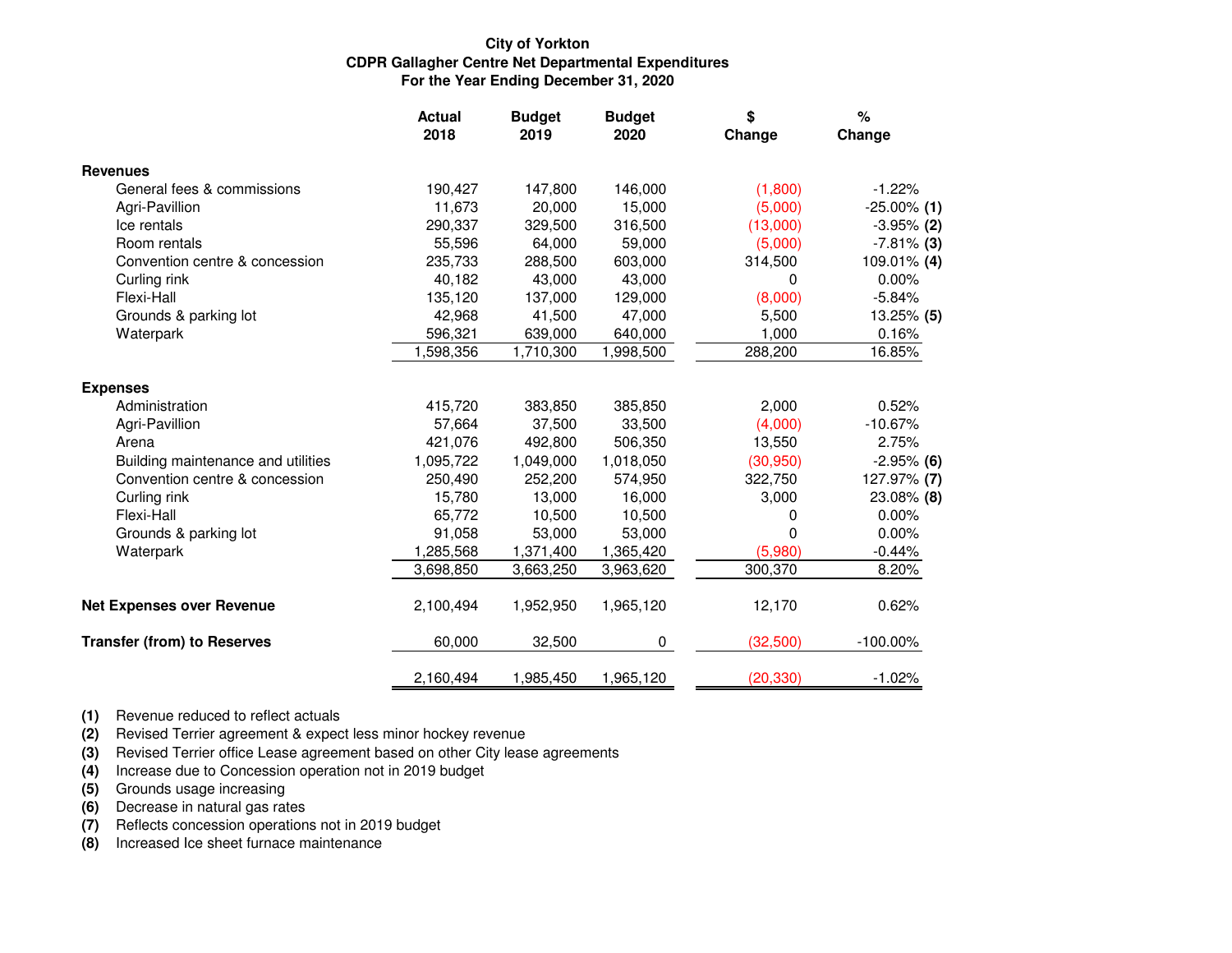### **For the Year Ending December 31, 2020Engineering & Asset Management Net Departmental Expenditures City of Yorkton**

|                                  | <b>Actual</b><br>2018 | <b>Budget</b><br><b>Budget</b><br>2019<br>2020 |           | \$<br>Change | %<br>Change   |  |
|----------------------------------|-----------------------|------------------------------------------------|-----------|--------------|---------------|--|
| <b>Revenues</b>                  |                       |                                                |           |              |               |  |
| <b>Fleet Operations</b>          | 1,734,898             | 1,500,000                                      | 1,550,000 | 50,000       | $3.33\%$ (1)  |  |
| City Hall Rental                 | 386,999               | 405,200                                        | 373,730   | (31, 470)    | $-7.77%$      |  |
|                                  | 2,121,897             | 1,905,200                                      | 1,923,730 | 18,530       | 0.97%         |  |
| <b>Expenses</b>                  |                       |                                                |           |              |               |  |
| Engineering                      | 655,436               | 724,659                                        | 736,015   | 11,356       | 1.57%         |  |
| <b>Street Lighting</b>           | 522,171               | 532,069                                        | 543,409   | 11,340       | 2.13%         |  |
| <b>Special Events</b>            | 1,422                 | 2,924                                          | 2,324     | (600)        | $-20.52%$     |  |
| <b>Traffic Control</b>           | 80,190                | 79,758                                         | 80,198    | 440          | 0.55%         |  |
| <b>Fleet Operations</b>          | 935,024               | 962,187                                        | 994,257   | 32,070       | $3.33\%$ (1)  |  |
| Workshop                         | 57,247                | 75,800                                         | 75,800    | 0            | $0.00\%$      |  |
| <b>Facilities</b>                | 608,236               | 618,262                                        | 578,438   | (39,824)     | $-6.44\%$ (2) |  |
|                                  | 2,859,726             | 2,995,659                                      | 3,010,441 | 14,782       | 0.49%         |  |
| <b>Net Expenses over Revenue</b> | 737,829               | 1,090,459                                      | 1,086,711 | (3,748)      | $-0.34%$      |  |
| <b>Transfer to Reserves</b>      | 793,075               | 458,513                                        | 479,943   | 21,430       | 4.67%         |  |
|                                  | 1,530,904             | 1,548,972                                      | 1,566,655 | 17,683       | 1.14%         |  |

**(1)** Increase to fleet rates of 2% plus volume increase, and offsetting costs.

**(2)** Drop due to internal custodians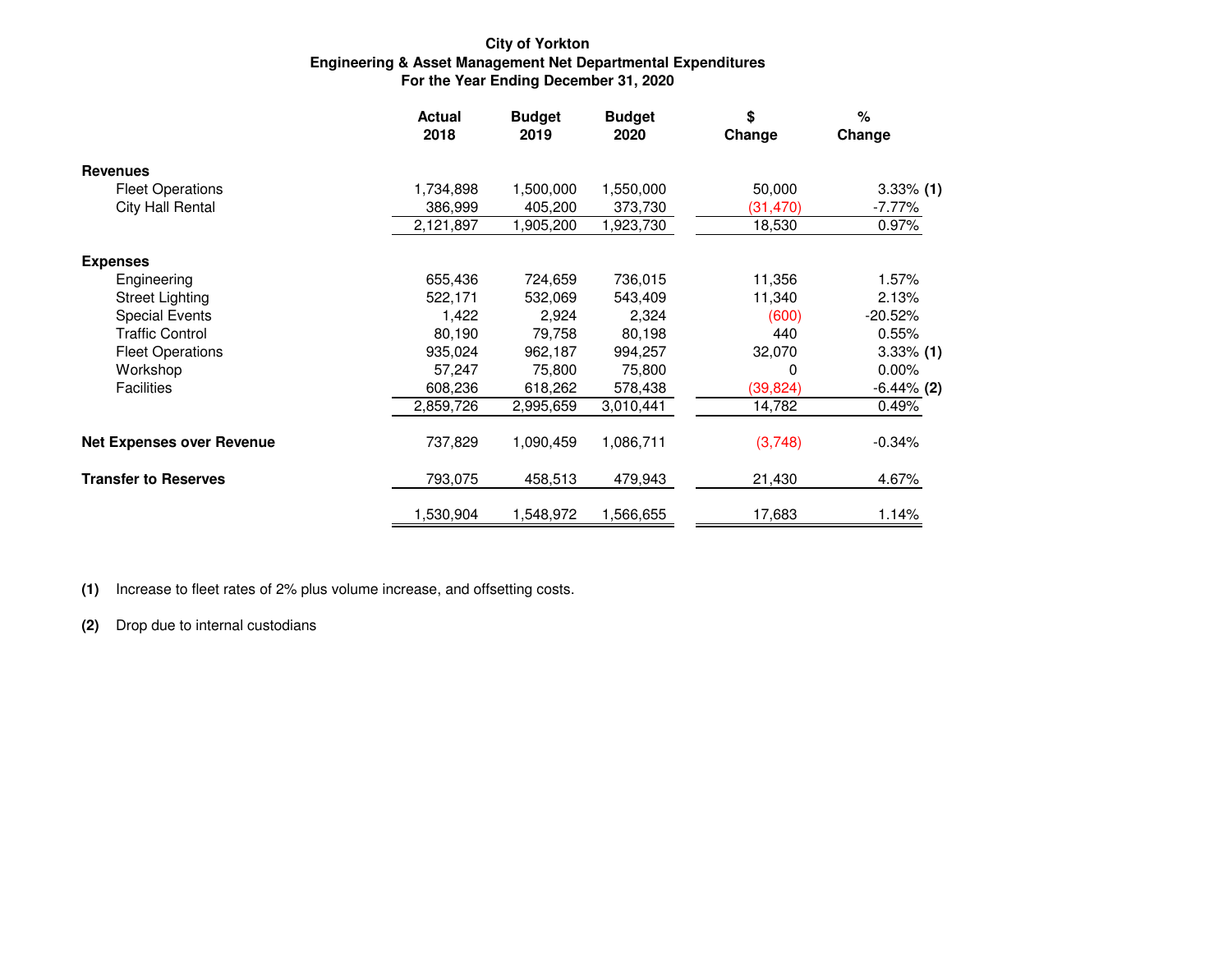#### **City of Yorkton Planning, Building & Development & Airport Net Departmental ExpendituresFor the Year Ending December 31, 2020**

|                                           | <b>Actual</b><br>2018 | <b>Budget</b><br>2019 | <b>Budget</b><br>2020 | \$<br>Change | %<br>Change    |
|-------------------------------------------|-----------------------|-----------------------|-----------------------|--------------|----------------|
| <b>Revenues</b>                           |                       |                       |                       |              |                |
| <b>Business Licenses</b>                  | 97,200                | 95,000                | 95,000                | 0            | 0.00%          |
| <b>Building &amp; Development Permits</b> | 119,570               | 110,000               | 110,000               | 0            | 0.00%          |
| Zoning & Subdivision Fees                 | 15,010                | 3,250                 | 3,000                 | (250)        | $-7.69%$       |
| Airport                                   | 245,378               | 125,000               | 129,869               | 4,869        | $3.89\%$ (1)   |
|                                           | 477,158               | 333,250               | 337,869               | 4,619        | 1.39%          |
| <b>Expenses</b>                           |                       |                       |                       |              |                |
| <b>Planning Services</b>                  | 320,526               | 281,580               | 291,104               | 9,524        | 3.38%          |
| <b>Building Services</b>                  | 227,826               | 211,480               | 218,226               | 6,746        | 3.19%          |
| Economic Development                      | 266,737               | 355,078               | 472,931               | 117,853      | 33.19% (2)     |
| Airport                                   | 114,209               | 203,490               | 226,600               | 23,110       | 11.36% (3)     |
|                                           | 929,298               | 1,051,628             | 1,208,861             | 157,233      | 14.95%         |
| <b>Net Expenses over Revenue</b>          | 452,140               | 718,378               | 870,992               | 152,614      | 21.24%         |
| <b>Transfer to Reserves</b>               | 175,000               | 35,000                | (75,000)              | (110,000)    | $-314.29%$ (4) |
|                                           | 627,140               | 753,378               | 795,992               | 42,614       | $5.66\%$ (5)   |

**(1)**New Landing Fee revenues offset largely by decrease in lease revenue

- **(2)**\$120,000 for website contracted services fully funded from reserves
- **(3)**Increase to equipment budget due to aging fleet and increasing maintenance
- **(4)**\$120K transfer from existing reserves, less \$10K annual transfer amount
- **(5)**Total increase due largely to wages and benefits (6 of 8 staff incurring grid step)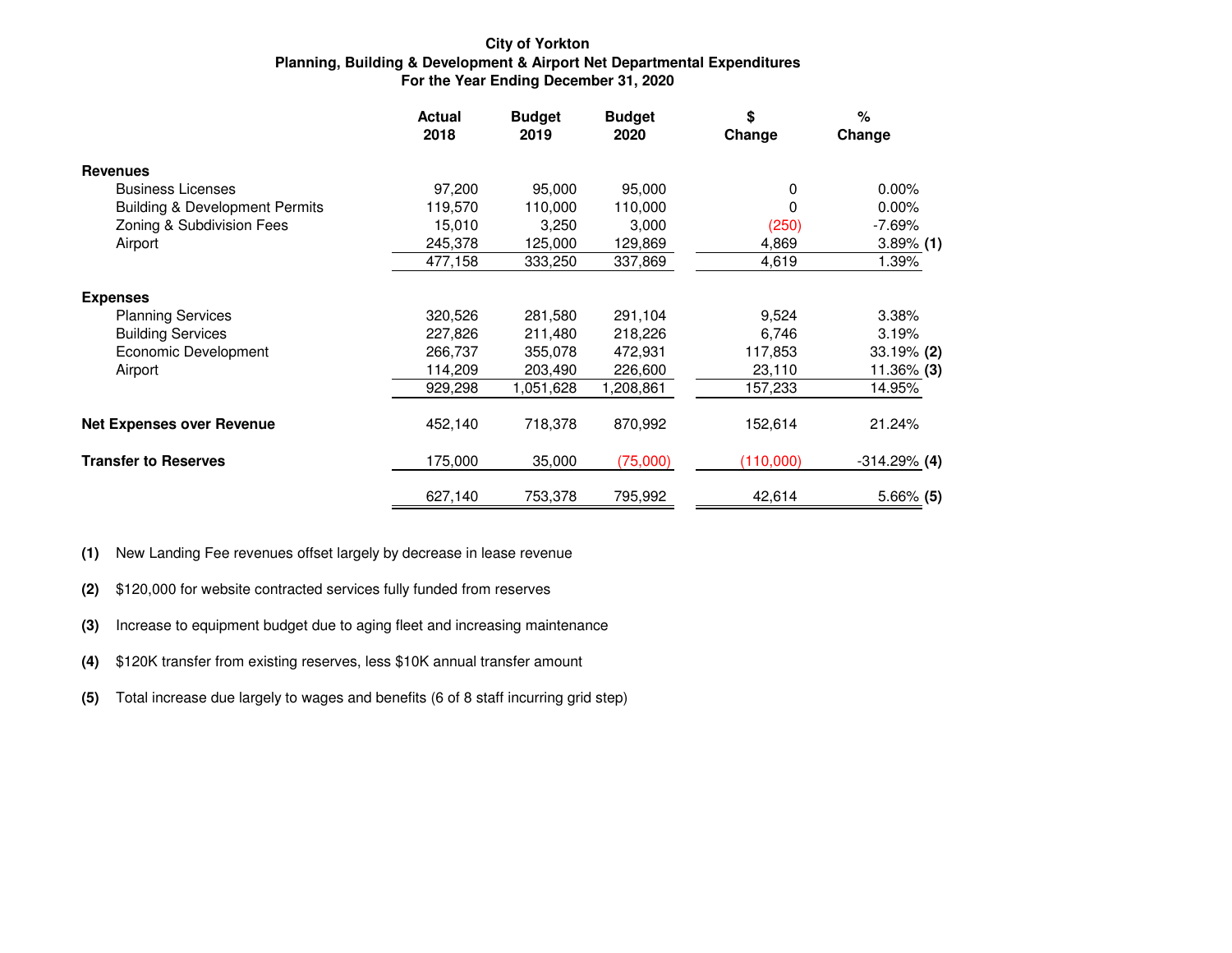#### **City of Yorkton Public Works Net Departmental ExpendituresFor the Year Ending December 31, 2020**

|                                    | Actual<br>2018 | <b>Budget</b><br>2019 | <b>Budget</b><br>2020 | \$<br>Change | %<br>Change   |
|------------------------------------|----------------|-----------------------|-----------------------|--------------|---------------|
| Revenues                           |                |                       |                       |              |               |
| Urban Connector Grant              | 172,090        | 175,000               | 175,000               | 0            | 0.00%         |
| <b>Snow Permits</b>                | 8,635          | 8,000                 | 8,000                 | 0            | 0.00%         |
| <b>Custom Work</b>                 | 45.588         | 15,000                | 15,000                | 0            | 0.00%         |
|                                    | 226,313        | 198,000               | 198,000               | $\Omega$     | 0.00%         |
| <b>Expenses</b>                    |                |                       |                       |              |               |
| Administration                     | 855,797        | 941,100               | 1,041,650             | 100,550      | $10.68\%$ (1) |
| <b>Street Cleaning</b>             | 139.492        | 165.200               | 168.000               | 2.800        | 1.69%         |
| Surfaced Streets & Lanes           | 1,126,147      | 1,213,500             | 1,235,300             | 21,800       | 1.80%         |
| Gravelled Streets & Lanes          | 239.399        | 187.200               | 186,000               | (1,200)      | $-0.64%$      |
| Drainage & Storm Sewer Maintenance | 384,621        | 343,800               | 346,600               | 2,800        | 0.81%         |
| Catch Basin Maintenance            | 86,120         | 68,000                | 74,000                | 6,000        | 8.82%         |
| Inspections                        | 138,121        | 104,500               | 116,500               | 12,000       | 11.48% $(2)$  |
| Ice Control                        | 107,711        | 106,700               | 117,500               | 10,800       | $10.12\%$ (3) |
| Snow Removal                       | 581,982        | 623,500               | 634,500               | 11,000       | $1.76\%$ (3)  |
| Sidewalk & Curb Maintenance        | 381,578        | 367,700               | 370,500               | 2,800        | 0.76%         |
| Decorative Lighting                | 14,332         | 12,300                | 13,500                | 1,200        | 9.76%         |
| <b>Traffic Control</b>             | 29,678         | 45,700                | 46,200                | 500          | 1.09%         |
| <b>Traffic Lines</b>               | 57,251         | 66,100                | 70,500                | 4,400        | 6.66%         |
| Street Sign Maintenance            | 19,554         | 21,400                | 23,000                | 1,600        | 7.48%         |
| Railway & Watershed Levy           | 41,029         | 42,500                | 42,500                | 0            | 0.00%         |
| <b>Custom Work</b>                 | 46.457         | 10,200                | 10,300                | 100          | 0.98%         |
|                                    | 4,249,269      | 4,319,400             | 4,496,550             | 177,150      | 4.10%         |
| <b>Net Expenses over Revenue</b>   | 4,022,955      | 4,121,400             | 4,298,550             | 177,150      | 4.30%         |
| <b>Transfer to (from) Reserves</b> | (104, 677)     | 0                     | 0                     | 0            | $0\%$         |
|                                    | 3,918,278      | 4,121,400             | 4,298,550             | 177,150      | 4.30%         |

**(1)** \$65,000 to office trailer rent, increased training for operator tickets

**(2)** Increase as inspections required before major resurfacing

**(3)** Increased to 5-year average costs

0.00 0.00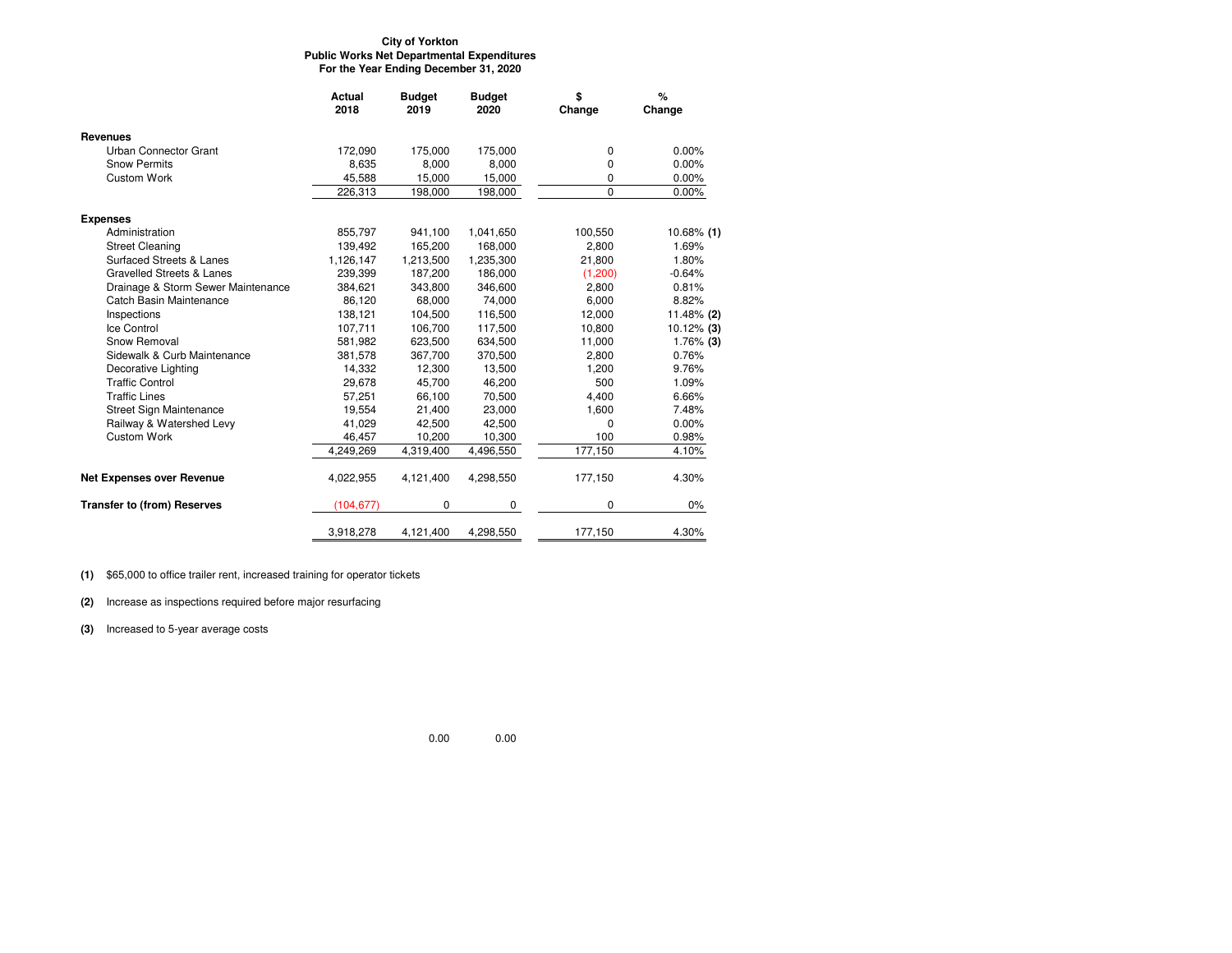### **City of Yorkton Landfill Net Departmental ExpendituresFor the Year Ending December 31, 2020**

|                                  | <b>Actual</b><br>2018 | <b>Budget</b><br><b>Budget</b><br>2020<br>2019 |            | \$<br>Change | %<br>Change  |  |
|----------------------------------|-----------------------|------------------------------------------------|------------|--------------|--------------|--|
| <b>Revenues</b>                  |                       |                                                |            |              |              |  |
| Fees                             | 1,775,698             | 1,838,000                                      | 1,930,000  | 92,000       | $5.01\%$ (1) |  |
|                                  | 1,775,698             | 1,838,000                                      | 1,930,000  | 92,000       | 5.01%        |  |
| <b>Expenses</b>                  |                       |                                                |            |              |              |  |
| Administration                   | 395,993               | 265,370                                        | 283,360    | 17,990       | $6.78\%$ (2) |  |
| Waste Disposal Grounds           | 1,065,459             | 980,900                                        | 988,800    | 7,900        | 0.81%        |  |
| Waste Disposal Gate              | 74,390                | 70,700                                         | 71,700     | 1,000        | 1.41%        |  |
|                                  | 1,535,842             | 1,316,970                                      | 1,343,860  | 26,890       | 2.04%        |  |
| <b>Net Expenses over Revenue</b> | (239, 855)            | (521,030)                                      | (586, 140) | (65, 110)    | 12.50%       |  |
| <b>Transfer to Reserves</b>      | 239,855               | 521,030                                        | 586,140    | 65,110       | 12.50% (3)   |  |
|                                  | (0)                   | 0                                              | 0          | 0            | 0.00%        |  |

**(1)**Increased tipping rates (Jan 1, 2020) and usage estimated for full 2020 year

**(2)**Staff increases + moved (1) summer student position from waterworks budget

**(3)** Projected income - to reserves to pay for capital projects (new cell)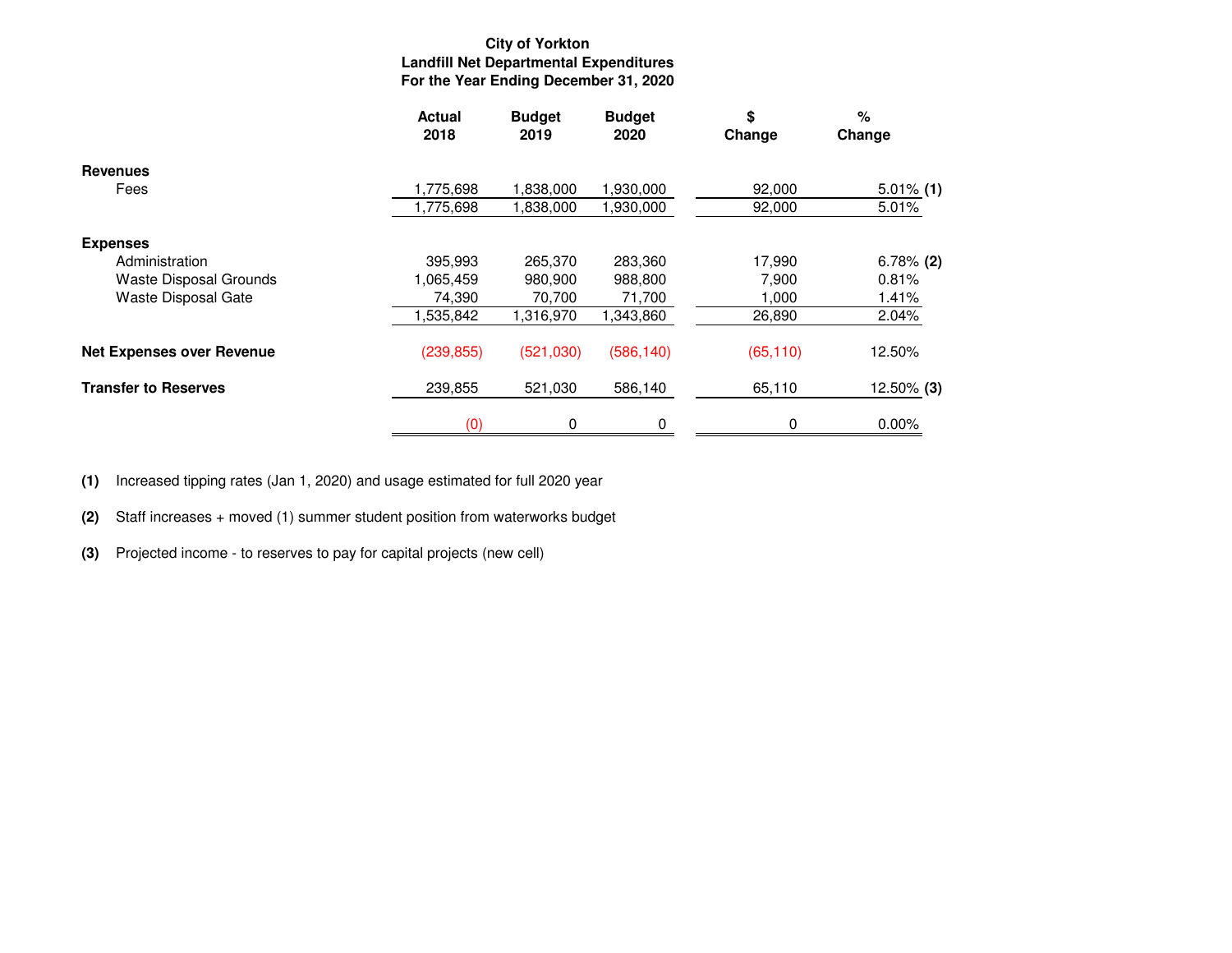### **City of Yorkton Residential Garbage Net Departmental ExpendituresFor the Year Ending December 31, 2020**

|                                  | <b>Actual</b><br>2018 | <b>Budget</b><br><b>Budget</b><br>2019<br>2020 |           | \$<br>Change | %<br>Change  |  |
|----------------------------------|-----------------------|------------------------------------------------|-----------|--------------|--------------|--|
| <b>Revenues</b>                  |                       |                                                |           |              |              |  |
| <b>Residential Fees</b>          | 910,164               | 903,704                                        | 1,020,000 | 116,296      | 12.87% (1)   |  |
|                                  | 910,164               | 903,704                                        | 1,020,000 | 116,296      | 12.87%       |  |
| <b>Expenses</b>                  |                       |                                                |           |              |              |  |
| Parks Garbage Pickup             | 18.000                | 21,000                                         | 21,000    | 0            | 0.00%        |  |
| <b>Residential Pickup</b>        | 575,109               | 618,910                                        | 630,588   | 11,678       | 1.89%        |  |
| <b>Tipping Fees</b>              | 309,000               | 343,000                                        | 375,000   | 32,000       | $9.33\%$ (2) |  |
|                                  | 902,109               | 982,910                                        | 1,026,588 | 43,678       | 4.44%        |  |
| <b>Net Expenses over Revenue</b> | (8,055)               | 79,206                                         | 6,588     | (72, 618)    | $-91.68%$    |  |
| <b>Transfer to Reserves</b>      | 8,055                 | (79, 206)                                      | (6,588)   | 72,618       | $-91.68%$    |  |
|                                  | (0)                   | 0                                              | 0         | 0            | $0.00\%$     |  |

**(1)** Levy increase required for 2020 (increase \$1.35 single dwelling and \$1.10 for multi unit dwelling - supported by the Env Committee Oct 29)

**(2)** Tipping fees increased (\$75.00/tonne) x the estimated residential tonnage (5,000) . \*\*\* the more we throw away (tonnage), the higher our levy needs to be to offset the expenses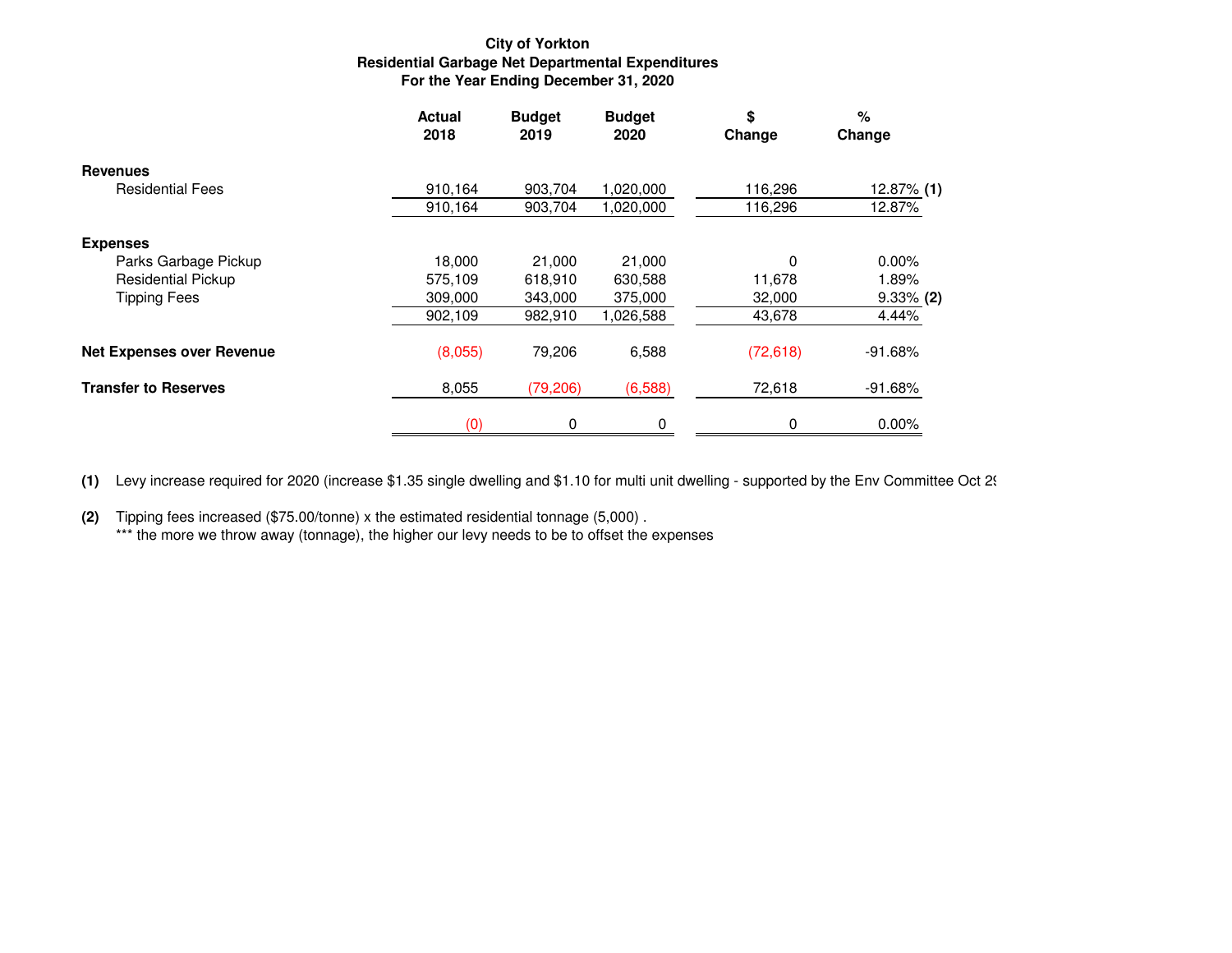## **City of YorktonRecycling Net Departmental Expenditures For the Year Ending December 31, 2020**

|                                  | <b>Actual</b><br>2018 | <b>Budget</b><br><b>Budget</b><br>2019<br>2020 |            | \$<br>Change | %<br>Change    |  |
|----------------------------------|-----------------------|------------------------------------------------|------------|--------------|----------------|--|
| <b>Revenues</b>                  |                       |                                                |            |              |                |  |
| Grants                           | 113,952               | 191.941                                        | 191.941    | (1)          | $0.00\%$       |  |
| <b>Recycling Fees</b>            | 535,293               | 536,688                                        | 536,688    | 0            | 0.00%          |  |
|                                  | 649,246               | 728,629                                        | 728,629    |              | $0.00\%$       |  |
| <b>Expenses</b>                  |                       |                                                |            |              |                |  |
| <b>Recycling Collection</b>      | 335,619               | 340,000                                        | 360,000    | 20,000       | $5.88\%$ (1)   |  |
| <b>Recycling Processing</b>      | 200,297               | 150,000                                        | 160,000    | 10,000       | $6.67%$ (1)    |  |
|                                  | 535,916               | 490,000                                        | 520,000    | 30,000       | 6.12%          |  |
| <b>Net Expenses over Revenue</b> | (113, 330)            | (238, 629)                                     | (208, 629) | 30,001       | $-12.57\%$     |  |
| <b>Transfer to Reserves</b>      | 113,330               | 238,629                                        | 208,629    | (30,001)     | $-12.57\%$ (2) |  |
|                                  | 0                     | 0                                              | 0          | 0            | 0.00%          |  |

**(1)** Changes in markets - proving higher cost for collection and processing

**(2)** Projected income - to reserves to pay for capital projects (recycling upgrades)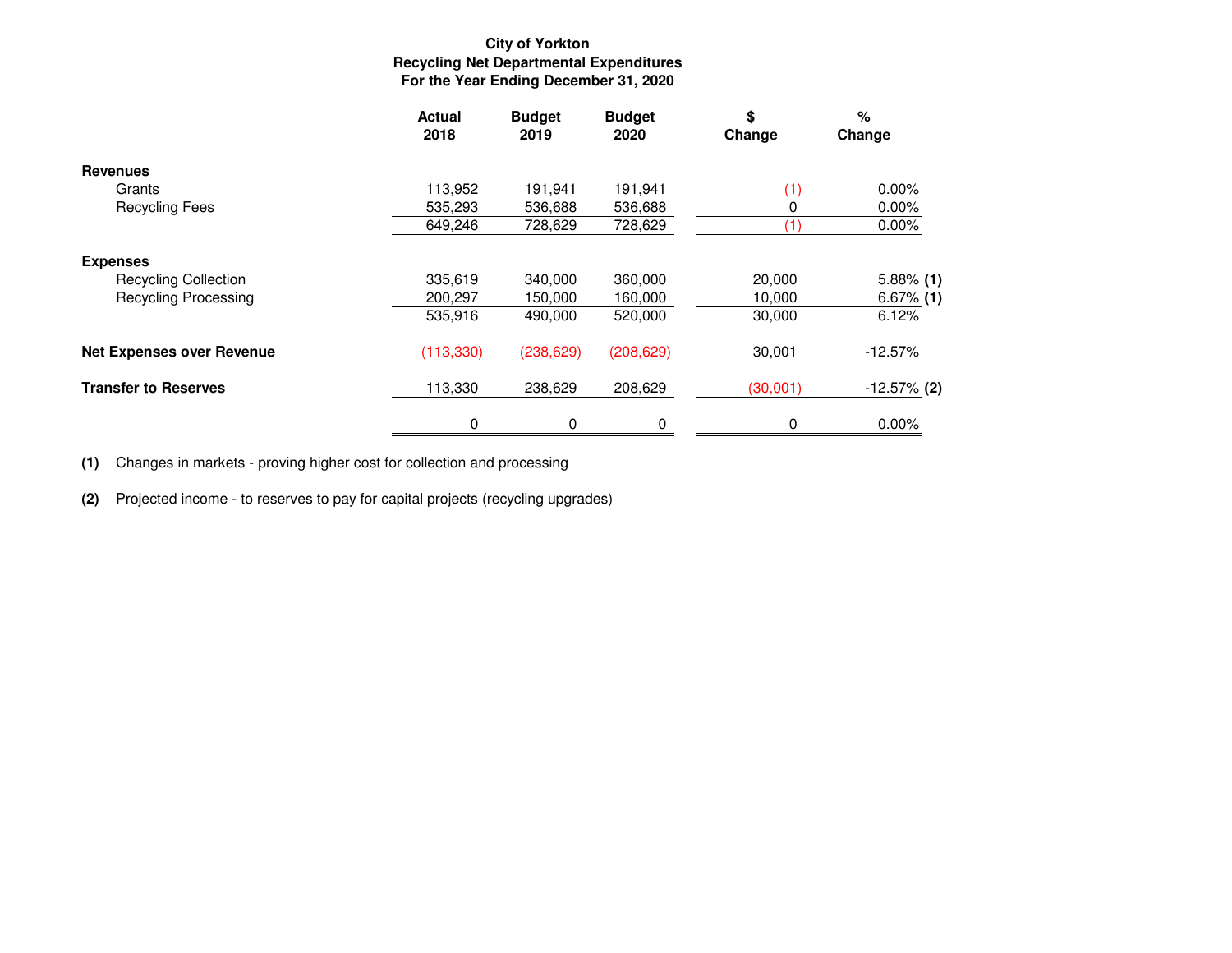#### **City of Yorkton Water & Sewer Works Net Departmental ExpendituresFor the Year Ending December 31, 2020**

|                                          | <b>Actual</b><br>2018 | <b>Budget</b><br>2019 | <b>Budget</b><br>2020 | \$<br>Change | $\%$<br>Change     |
|------------------------------------------|-----------------------|-----------------------|-----------------------|--------------|--------------------|
| <b>Revenues</b>                          |                       |                       |                       |              |                    |
| Sale of Water                            | 8,478,139             | 7,970,000             | 8,613,250             | 643,250      | $8.07\%$ (1)       |
| <b>Custom Work</b>                       | 72,176                | 100,000               | 100,000               | 0            | 0.00%              |
| <b>Connection Fees</b>                   | 108,334               | 62,000                | 72,000                | 10,000       | 16.13%             |
| <b>Yorkville Utility Board Revenue</b>   | 53,205                | 80,000                | 50,000                | (30,000)     | $-37.50%$          |
|                                          | 8,711,854             | 8,212,000             | 8,835,250             | 623,250      | 7.59%              |
| <b>Expenses</b>                          |                       |                       |                       |              |                    |
| Administration                           | 902,437               | 1,005,426             | 1,043,505             | 38,079       | 3.79%              |
| <b>Water Meters</b>                      | 177,544               | 176,000               | 188,653               | 12,653       | $7.19%$ (5)        |
| Wells                                    | 134,985               | 274,000               | 295,000               | 21,000       | $7.66\%$ (6)       |
| Aquifer                                  | 23,000                | 31,000                | 31,000                | 0            | 0.00%              |
| <b>Custom Work</b>                       | 0                     | 0                     | 0                     | 0            | 0.00%              |
| <b>Distribution System</b>               | 183,127               | 283,000               | 288,377               | 5,377        | 1.90%              |
| <b>Water Breaks</b>                      | 609,842               | 380,000               | 571,520               | 191,520      | $50.40\%$ (2) '(5) |
| Hydrants                                 | 71,298                | 54,000                | 55,026                | 1,026        | 1.90%              |
| Water Main Replacement                   | 638,882               | 567,500               | 707,690               | 140,190      | 24.70% (3) '(5)    |
| Sewer Main Replacement                   | 227,883               | 273,000               | 278,187               | 5,187        | 1.90%              |
| <b>Water Treatment Plant</b>             | 779,100               | 850,200               | 892,000               | 41,800       | $4.92\%$ (4)       |
| <b>Water Tower</b>                       | 9,752                 | 15,400                | 15,900                | 500          | 3.25%              |
| <b>Sewer Treatment Plant</b>             | 1,036,285             | 1,199,500             | 1,250,500             | 51,000       | $4.25\%$ (4)       |
| Sanitary Sewer Maintenance               | 312,883               | 265,000               | 270,035               | 5,035        | 1.90%              |
| Connections                              | 146,993               | 162,000               | 165,078               | 3,078        | 1.90%              |
| Interest on Long Term Loans              | 170,024               | 148,412               | 116,067               | (32, 345)    | $-21.79%$          |
|                                          | 5,424,034             | 5,684,438             | 6,168,538             | 484,100      | 8.52%              |
| <b>Net Expenses over Revenue</b>         | (3,287,819)           | (2,527,562)           | (2,666,712)           | (139, 150)   | 5.51%              |
| <b>Long Term Loan Principal Payments</b> | 742,343               | 741,000               | 772,000               | 31,000       | 4.18%              |
| <b>Transfer to Reserves</b>              | 2,545,477             | 1,786,562             | 1,894,712             | 108,150      | $6.05\%$ (7)       |
|                                          | 0                     | 0                     | 0                     | 0            | 0.00%              |

**(1)** Changes to water rate (3.5% increase) and to the Base rate - (\$3.00/month/household, \$0.88/month commercial)

**(2)** More Service Breaks / Water breaks - aging infrastucture

**(3)** Increased the budget due to more fequent breaks

 **(4)**Staff increases and staff classification increases + bringing the 8th operator position back into the budget. \*\* This position was not included in previous budget (succession planning + staff off on disability)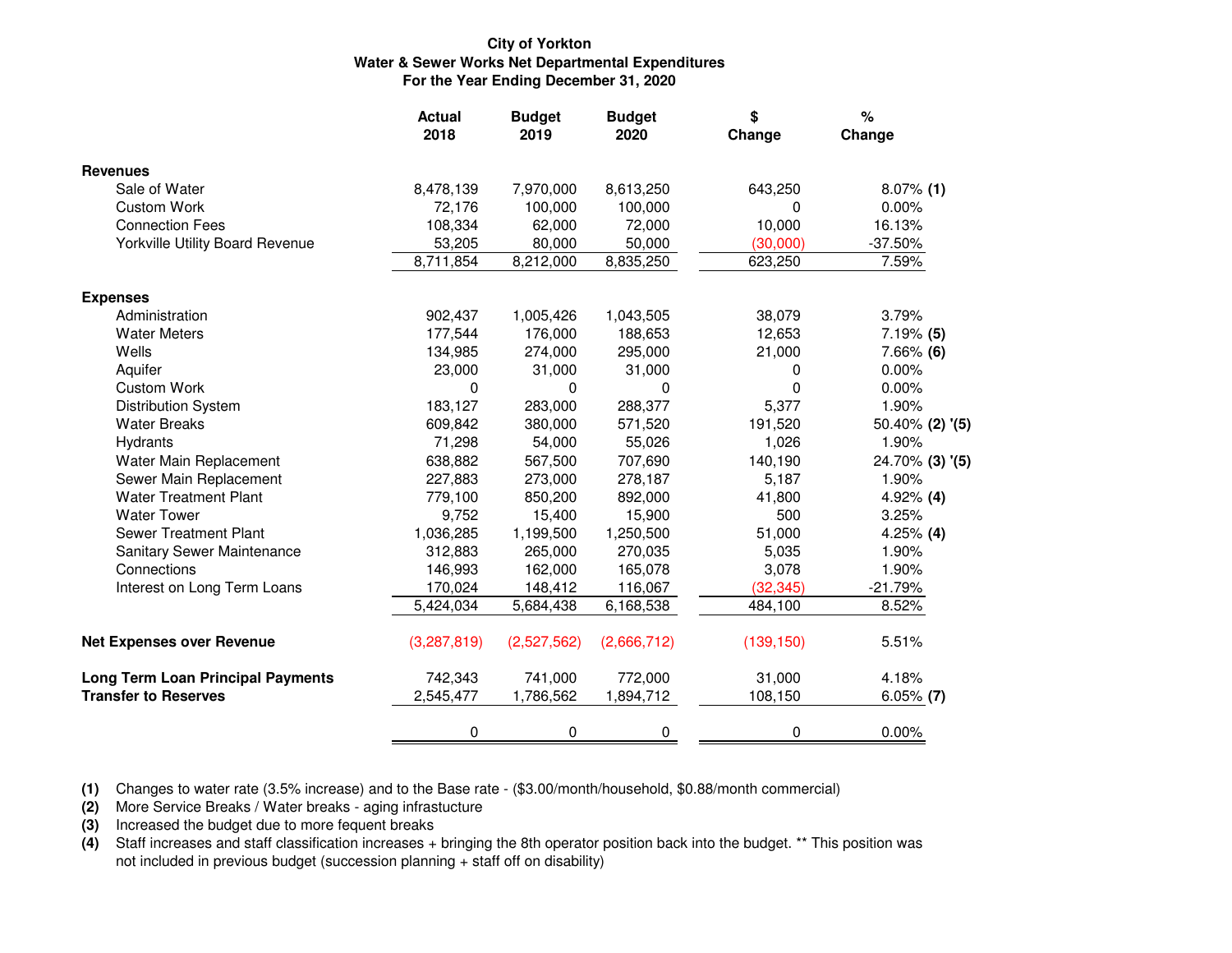#### **2020 & 2021 City of Yorkton Capital Budget**

#### **2020 Capital Budget Projects Rolled Over Tax Dollars towards Capital Budget 4,085,000.00Rollover Projects Total From Grants/ Trade External Other Funds Water/Landfill Capital DeptProject Description**<br>Records Retention Software **Cost Reserves Donations Value Loan Proceeds Land Sales Surplus Budget** Administration Records Retention Software \$ 50,000 (50,000) <sup>0</sup>CDPRGloria Hayden Changerooms/Shower Upgrades  $$ 8,500$  (8,500)<br>Cibrary - LED Lighting upgrades  $$ 50,000$  (50,000) 0 CDPR Library - LED Lighting upgrades \$ 50,000 (50,000) <sup>0</sup> CDPRBeautification - North Side of Smith Street, Dracupto 7thh \$ 40,000  $(40,000)$  0 CDPRRavine Boardwalk Replacement (signage, fix step)  $$$  12,500 (12,500) 0<br>Pathway - Knights of Columbus  $$$  68,000 (68,000) 0 CDPRR Pathway - Knights of Columbus \$ 68,000 (68,000) 0 CDPRPathway - Darlington South Side (Fenson to Mayhew) $\text{\$} \qquad \text{\$} \qquad \text{\$} \qquad \text{\$} \qquad \text{\$} \qquad \text{\$} \qquad \text{\$} \qquad \text{\$} \qquad \text{\$} \qquad \text{\$} \qquad \text{\$} \qquad \text{\$} \qquad \text{\$} \qquad \text{\$} \qquad \text{\$} \qquad \text{\$} \qquad \text{\$} \qquad \text{\$} \qquad \text{\$} \qquad \text{\$} \qquad \text{\$} \qquad \text{\$} \qquad \text{\$} \qquad \text{\$} \qquad \text{\$} \qquad \text{\$} \qquad \text{\$} \qquad \text{\$$  $(65,000)$  (85,000) CDPR CemeteryHeritage Heights Park Improvements (Tennis Courts, Lights) $\updownarrow$  50,000  $(50,000)$  (50,000) New Storage Building \$ 265,0000 (125,000) 140,000 (125,000) 150,000 (125,000 (125,000 ) 150,000 (125,000 ) 150,000 (125,000 ) 150,000 (135,000 ) 150,000 (135,000 ) 150,000 (135,000 ) (135,000 ) (136,000 ) (136,000 ) (136,000 ) (136,000 ) (136,000 ) (13 Deer Park Deer ParkDeer Park Equipment - Mower, beverage cart, hand over-seeder $$ 110,000$ <br> $$ 25,000$  $(110,000)$   $(110,000)$ Fuel Tank Replacement<br>
Irrigation Upgrades<br>
\$135,150  $(25,000)$  0 Deer Parklrrigation Upgrades \$<br>Deer Park - New #8 Green \$  $(135,150)$  0 Deer Park Deer Park - New #8 Green $$ 129,500$ <br> $$ 15,000$  (79,500) (50,000) <sup>0</sup> Deer Park Deer Park - New #7 Green $$ 15,000$ <br> $$ 19.000$  $(15,000)$  0  $\mathbf 0$ Deer ParkDeer Park - On-Course Culverts \$ 19,000<br>Revitalization East, Hwy 9 / Hwy 10 Corner \$ 196,316  $(19,000)$   $(9,000)$   $(19,000)$   $(19,000)$   $(19,000)$   $(19,000)$   $(19,000)$   $(19,000)$   $(19,000)$   $(19,000)$   $(19,000)$   $(19,000)$   $(19,000)$   $(19,000)$   $(19,000)$   $(19,000)$   $(19,000)$   $(19,000)$   $(19,000)$   $(19,000)$   $($ Ec Dev Revitalization East, Hwy 9 / Hwy 10 Corner  $\frac{1}{3}$  , 196,316 (196,316) 0 Engineering Broadway Street West - Highway #10 Project with Provincial Government \$ 376,8055 (376,805) 0 Engineering Rail Line Fencing (Between Skate Park & Western Grocer) \$ 30,000 $(10,000)$   $(20,000)$  0 EngineeringPaving Gravel Roads - York Road East (Mayhew to Whitesand Drive) \$ 557,263 $(557,263)$  0 EngineeringPaving Highway 9 South Service Road (Humpty's)  $\$  28,465 (28,465) 0 Engineering EngineeringStorm sewer relief line from Whitesand Drive to York Road \$ 770,0000 (440,000) (330,000) (330,000) g Cueen Street/Hwy 9 Signalization Study  $$50,000$  (50,000)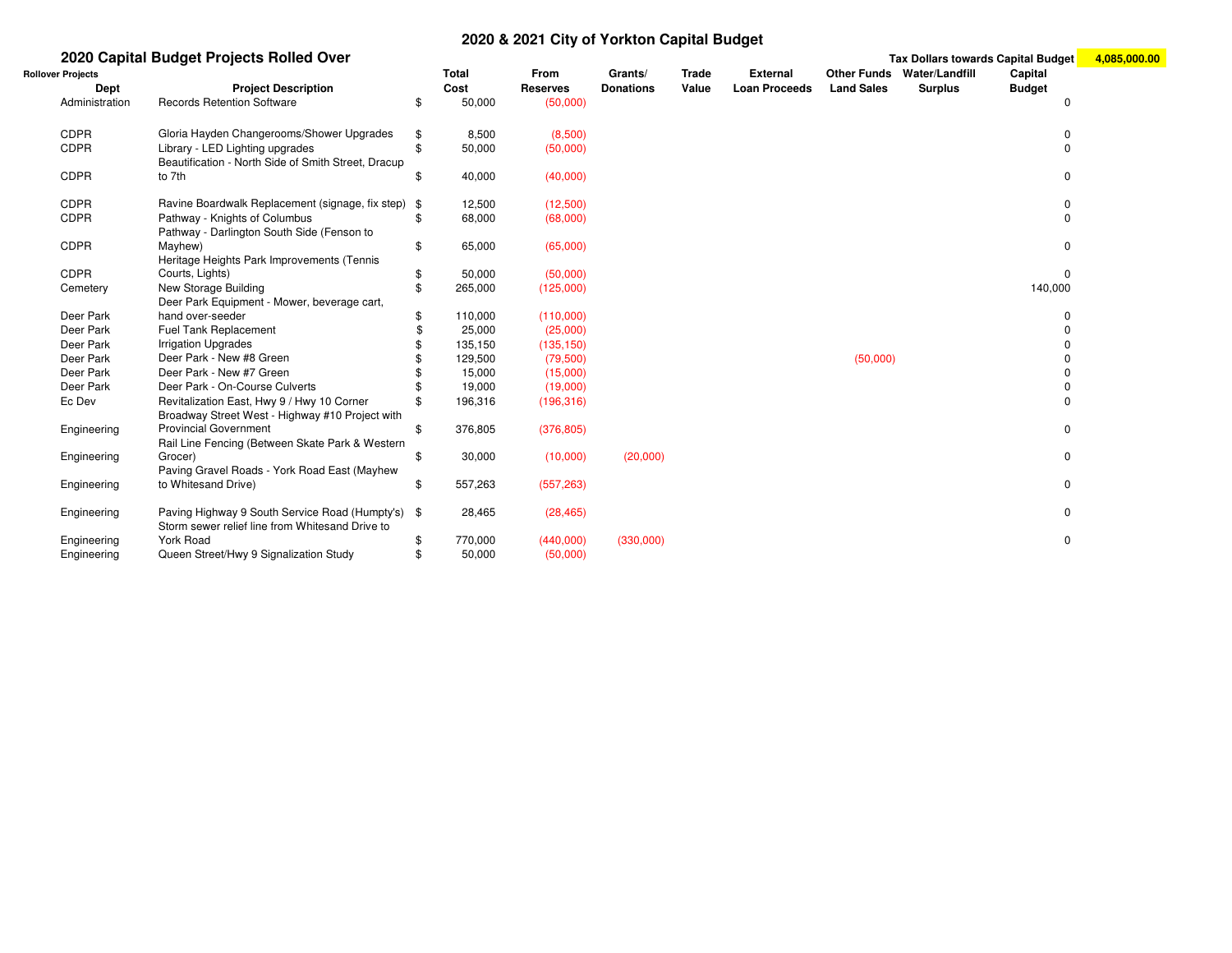### **2020 Capital Budget Projects Rolled Over (continued)**

| <b>Rollover Projects</b> |                                                 |    | <b>Total</b> | From            | Grants/          | <b>Trade</b> | <b>External</b>      | <b>Other Funds</b> | Water/Landfill | Capital       |
|--------------------------|-------------------------------------------------|----|--------------|-----------------|------------------|--------------|----------------------|--------------------|----------------|---------------|
| Dept                     | <b>Project Description</b>                      |    | Cost         | <b>Reserves</b> | <b>Donations</b> | Value        | <b>Loan Proceeds</b> | <b>Land Sales</b>  | <b>Surplus</b> | <b>Budget</b> |
|                          | Traffic Signal Pole Replacement Program -       |    |              |                 |                  |              |                      |                    |                |               |
| Engineering              | Broadway and 4th Ave                            | £. | 257,000      | (257,000)       |                  |              |                      |                    |                |               |
| Engineering              | Solar Pedestrian Crossing Signals at Hospital   | \$ | 24,000       | (24,000)        |                  |              |                      |                    |                |               |
|                          | SaskAbilities Recycling Centre Upgrades: scale, |    |              |                 |                  |              |                      |                    |                |               |
| <b>Enviro Services</b>   | building, doors, skidsteer, glass crusher       |    | 80,000       | (80,000)        |                  |              |                      |                    |                | 0             |
| Gallagher Centre         | <b>Grandstand Repairs</b>                       |    | 50,000       | (50,000)        |                  |              |                      |                    |                | <sup>0</sup>  |
| Gallagher Centre         | <b>Convention Centre Sound</b>                  |    | 30,000       | (30,000)        |                  |              |                      |                    |                | 0             |
| Gallagher Centre         | South Parking Lot Lighting                      |    | 23,000       | (23,000)        |                  |              |                      |                    |                | $\Omega$      |
| Gallagher Centre         | Gender Neutral Change Room                      |    | 10,000       | (10,000)        |                  |              |                      |                    |                | 0             |
| Gallagher Centre         | New Rink - Conceptual planning (AODBT)          |    | 50,000       | (50,000)        |                  |              |                      |                    |                | 0             |
| Gallagher Centre         | <b>Waterpark Coin Lockers</b>                   |    | 27,500       | (27,500)        |                  |              |                      |                    |                | 0             |
| Landfill                 | <b>Master Plan Landfill</b>                     |    | 140,000      | (140,000)       |                  |              |                      | 0                  |                | 0             |
| Planning                 | Highway Entrance Signage                        |    | 100,000      | (100,000)       |                  |              |                      |                    |                | 0             |
| Public Works             | City Operations Centre and Site Work            |    | 13,850,000   |                 |                  |              | (13,850,000)         |                    |                | 0             |
| <b>Public Works</b>      | Dracup North - Pathway and Lights               |    | 260,000      | (200,000)       |                  |              | (60,000)             |                    |                | 0             |
| <b>Public Works</b>      | Dracup South - Pathway and Lights               |    | 1,500,000    | (301,700)       | (500,000)        |              | (698, 300)           |                    |                | 0             |
| <b>Public Works</b>      | Design for Residential Reconstruction Program   | \$ | 61,345       | (61, 345)       |                  |              |                      |                    |                | 0             |
| <b>Public Works</b>      | Darlington Street Reconstruction - design       |    | 40,000       | (40,000)        |                  |              |                      |                    |                | 0             |
| <b>Public Works</b>      | Darlington Street Reconstruction - waterline    |    | 1,485,000    | (1,485,000)     |                  |              |                      |                    |                | 0             |
| <b>Public Works</b>      | Darlington Overpass Rehabilitation              |    | 770,000      | (770,000)       |                  |              |                      |                    |                | 0             |
| <b>Public Works</b>      | Mayhew Reconstruction                           |    | 2,478,000    | (358, 500)      |                  |              | (2, 119, 500)        |                    |                | $\Omega$      |
| Landfill                 | Landfill Bridge                                 |    | 89,260       | 0               | (89,260)         |              |                      |                    |                | 0             |
|                          | North Sewer System Upgrades (Storm, Sanitary,   |    |              |                 |                  |              |                      |                    |                |               |
| <b>Waste Water</b>       | Bridges)                                        |    | 803,323      |                 | (803, 323)       |              |                      |                    |                | 0             |
| <b>Waste Water</b>       | Sludge Lagoon Repairs                           |    | 64,682       | (64, 682)       |                  |              |                      |                    | $\mathbf 0$    | 0             |
| <b>Waste Water</b>       | WPCP Down Stream Study/Master Plan              |    | 295,958      | (295, 958)      |                  |              |                      |                    |                | 0             |
| <b>Water Works</b>       | Well 9 & 10 Improvements                        |    | 400,000      | (400,000)       |                  |              |                      |                    |                | $\Omega$      |
| <b>Water Works</b>       | Well #16 - purchase of land                     |    | 99,373       | (99, 373)       |                  |              |                      |                    |                |               |
|                          |                                                 |    | 26,039,939   | (7,379,556)     | (1,742,583)      | $\mathbf 0$  | (16, 727, 800)       | (50,000)           | 0              | 140,000       |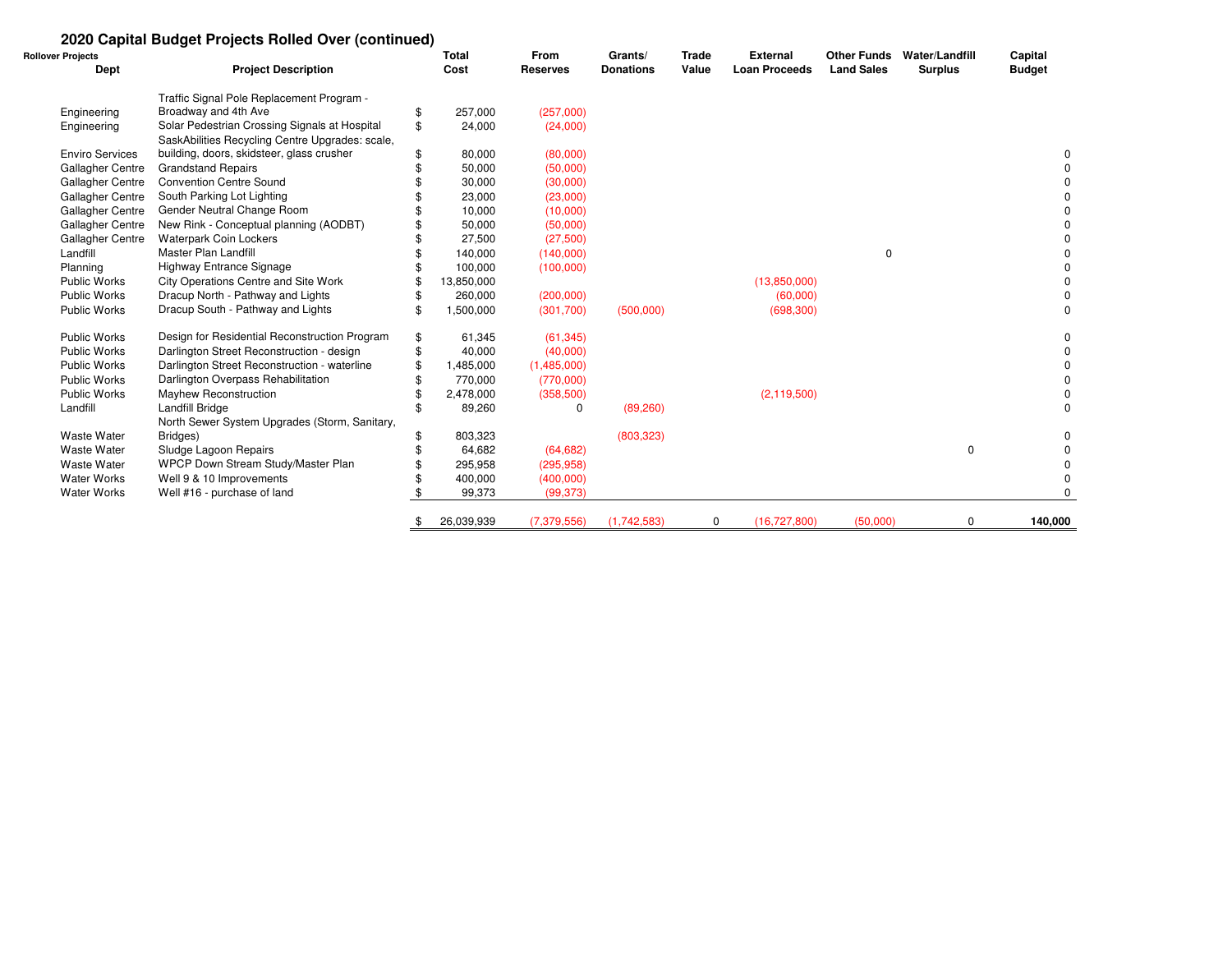|                        | 2020 Capital Budget Projects - Approved in 2019                                                    |            |                      |                 |             |       |                      |                              |                | 2020          | 2021          |
|------------------------|----------------------------------------------------------------------------------------------------|------------|----------------------|-----------------|-------------|-------|----------------------|------------------------------|----------------|---------------|---------------|
|                        |                                                                                                    |            | Total                | From            |             | Trade | <b>External</b>      | <b>Other Funds</b>           | Water/Landfill | Capital       | Capital       |
| Dept                   | <b>Project Description</b>                                                                         |            | Cost                 | <b>Reserves</b> | Grants      | Value | <b>Loan Proceeds</b> | <b>Land Sales</b>            | <b>Surplus</b> | <b>Budget</b> | <b>Budget</b> |
|                        | Airport Runway Rehabilitation (internal loan -                                                     |            |                      |                 |             |       |                      |                              |                |               |               |
| Airport                | completed in 2019)                                                                                 | \$         | 550,000              | (25,000)        | (275,000)   |       |                      |                              | \$             | 250,000       |               |
| CDPR                   | Pathway - Silver Heights                                                                           | \$         | 167,000              |                 |             |       |                      |                              | \$             | 167,000       |               |
| CDPR                   | Godfrey Dean Washroom Renovations                                                                  | \$         | 50,000               | (50,000)        |             |       |                      |                              | \$             |               |               |
|                        | Knights of Columbus Park Improvements (tennis                                                      |            |                      |                 |             |       |                      |                              |                |               |               |
| <b>CDPR</b>            | court resurfacing, lights, rink boards, picnic pads)<br>Lions Ball Diamond Electrical and Backstop | \$         | 132,500              | (75,000)        |             |       |                      |                              | \$             | 57,500        |               |
| <b>CDPR</b>            | Improvements                                                                                       | \$         | 33,000               | (33,000)        |             |       |                      |                              | \$             |               |               |
| Cemetery               | West Road Repair                                                                                   | \$         | 38,500               |                 |             |       |                      |                              | \$             | 38,500        |               |
|                        | Fund balance owing on Dracup (prev drainage                                                        |            |                      |                 |             |       |                      |                              |                |               |               |
| City Wide              | loan)                                                                                              | \$         | 695,000              |                 |             |       |                      |                              | \$             | 695,000       |               |
| Deer Park              | <b>Irrigation Upgrades</b>                                                                         | \$         | 100,000              |                 |             |       |                      |                              | \$             | 100,000       |               |
| Engineering            | King Street/Hwy 9 Intersection Signalization<br>Pedestrian Crossing at West Broadway Tim           | \$         | 1,500,000            | 0               |             |       |                      | (1,500,000)                  | \$             |               |               |
| Engineering            | Horton's                                                                                           | \$         | 52,000               |                 |             |       |                      |                              | \$             | 52,000        |               |
|                        | Traffic Signal Pole Replacement Program -                                                          |            |                      |                 |             |       |                      |                              |                |               |               |
| Engineering            | Broadway and Myrtle Ave                                                                            | \$         | 350,000              | $\Omega$        |             |       |                      |                              | \$             | 350,000       |               |
| Engineering            | <b>Timber Bridges Load Ratings</b>                                                                 | \$         | 40,000               | (40,000)        |             |       |                      |                              | \$             |               |               |
|                        | Solar Pedestrian Crossing Signals at                                                               |            |                      |                 |             |       |                      |                              |                |               |               |
| Engineering            | Booth/Gladstone & Smith/3rd                                                                        | \$         | 52,000               |                 |             |       |                      |                              | \$             | 52,000        |               |
|                        | SaskAbilities Recycling Centre Upgrades: scale,                                                    |            |                      |                 |             |       |                      |                              |                |               |               |
| <b>Enviro Services</b> | building doors, skidsteer, glass crusher                                                           | \$         | 70,000               | (70,000)        |             |       |                      |                              | \$             |               |               |
| <b>Public Works</b>    | Darlington Reconstruction                                                                          | \$         | 3,000,000            |                 |             |       | (817,000)            |                              | \$             | 2,183,000     |               |
|                        | Water Pollution Control Plant Expansion Pre-                                                       |            |                      |                 |             |       |                      |                              |                |               |               |
| Water Works            | design (Phase II)                                                                                  | \$         | 300,000              | (300,000)       |             |       |                      |                              | \$             |               |               |
|                        | 2020 Capital Budget Projects - Additional from reserves                                            |            |                      |                 |             |       |                      |                              |                |               |               |
|                        |                                                                                                    |            |                      |                 |             |       |                      |                              |                |               |               |
| Engineering            | <b>GPS Survey Unit</b>                                                                             |            | 40,000               | (40,000)        |             |       |                      |                              | \$             |               |               |
| Enviro                 | Federated Co-op Diesel Spill Clean-up                                                              | \$         | 100,000              | (100,000)       |             |       |                      |                              | \$             |               |               |
| <b>Facilities</b>      | City Hall - Lighting / Council Chambers                                                            | \$         | 50,000               | (50,000)        |             |       |                      |                              | \$             |               |               |
| Fire                   | Equipment - Jaws of Life / SCBA Bottles                                                            | \$         | 47,000               | (47,000)        |             |       |                      |                              | \$             |               |               |
|                        | Equipment Purchases - Sewer/Vac truck, Half Ton,                                                   |            |                      |                 |             |       |                      |                              |                |               |               |
| Fleet                  | Special Service Vehicle, Skid Steer                                                                | \$         | 774,200              | (774, 200)      |             |       |                      |                              | \$             |               |               |
| Gallagher Centre       | Waterpark Dehumidification                                                                         |            | 600,000              | (600,000)       |             |       |                      |                              | \$             |               |               |
| Gallagher Centre       | Demo Old Office                                                                                    |            | 15,000               | (15,000)        |             |       |                      |                              | \$             |               |               |
| Gallagher Centre       | Curling Rink - LED Lights                                                                          |            | 25,000               | (25,000)        |             |       |                      |                              | \$             |               |               |
| Gallagher Centre       | <b>Waterpark Circulation Pump</b>                                                                  |            | 25,000               | (25,000)        |             |       |                      |                              |                |               |               |
| Gallagher Centre       | <b>Fire Protection Upgrades</b>                                                                    |            | 40,000               | (40,000)        |             |       |                      |                              | \$             |               |               |
| Gallagher Centre       | <b>Floor Scrubber</b>                                                                              |            | 12,000               | (12,000)        |             |       |                      |                              |                |               |               |
| Gallagher Centre       | Kiosk Renovation                                                                                   |            | 12,000               | (12,000)        |             |       |                      |                              |                |               |               |
| Parks                  | Weinmaster Park Rubber Re-surfacing                                                                |            | 50,000               | (50,000)        |             |       |                      |                              |                |               |               |
| Parks                  | Logan Green Tree Planting Program                                                                  |            | 25,000               | (25,000)        |             |       |                      |                              | \$             |               |               |
| Parks                  | Pathways - Dracup: Collacot Extension                                                              |            | 105,000              | (105,000)       |             |       |                      |                              | \$             |               |               |
| Transit                | Access Transit Bus Replacement                                                                     | \$         | 100,000              | (100,000)       |             |       |                      |                              | \$             |               |               |
|                        |                                                                                                    | Totals $$$ | 9,150,200            | (2,613,200)     | (275,000)   | 0     | (817,000)            | (1,500,000)                  | 0              | 3,945,000     | 0             |
|                        | <b>Total 2020 City of Yorkton Capital</b>                                                          |            |                      |                 |             |       |                      |                              |                |               |               |
|                        |                                                                                                    |            | Budget \$ 35,190,139 | (9,992,756)     | (2,017,583) | 0     |                      | $(17,544,800)$ $(1,550,000)$ | 0              | 4,085,000     | 0             |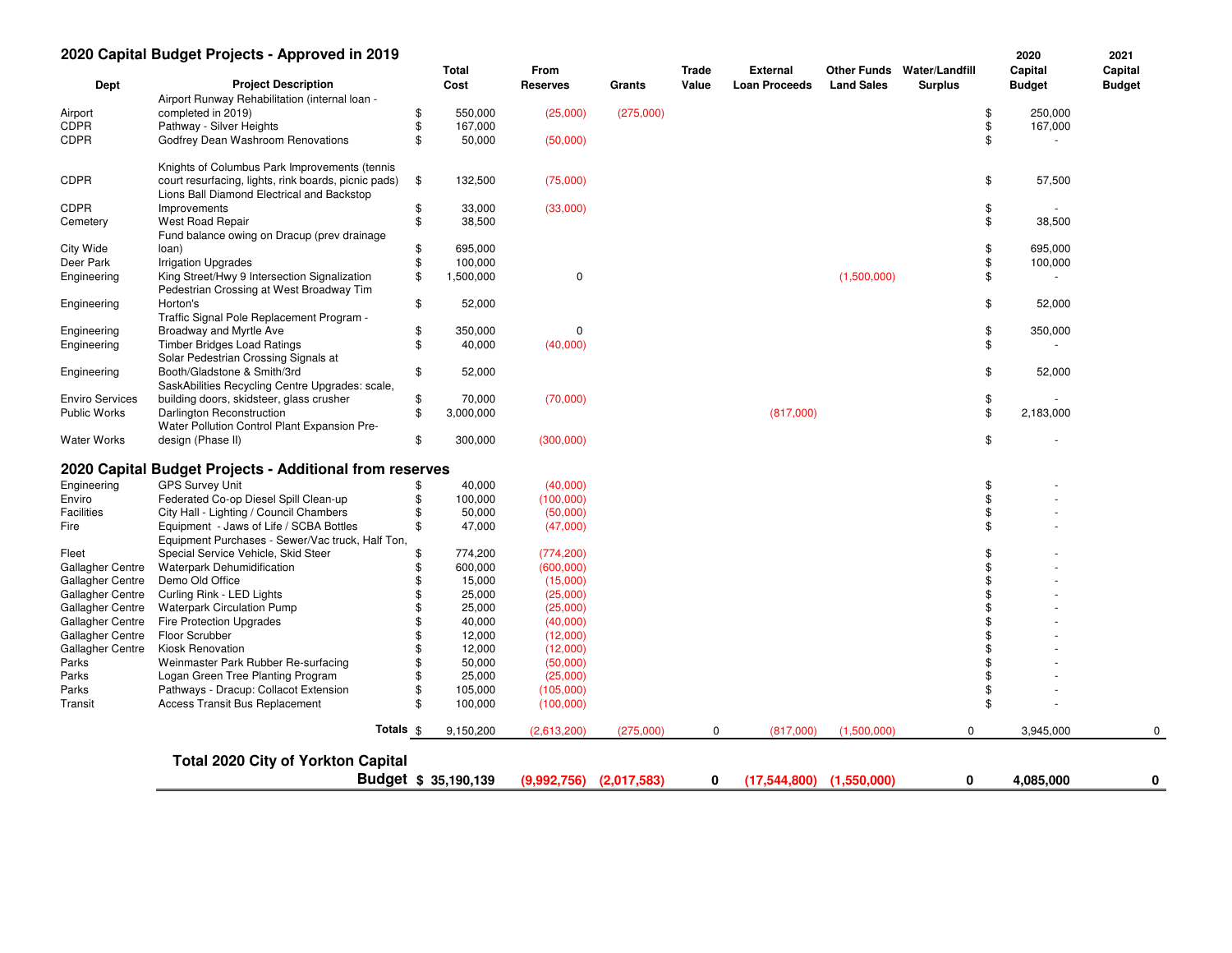### **2021 Capital Budget Projects Proposed**

|                       | 2021 Capital Budget Projects Proposed                                                   |    |                      |                         |           |                       |                                         |                                         |                                  | 2020                     |   | 2021                     |
|-----------------------|-----------------------------------------------------------------------------------------|----|----------------------|-------------------------|-----------|-----------------------|-----------------------------------------|-----------------------------------------|----------------------------------|--------------------------|---|--------------------------|
| Dept                  | <b>Project Description</b>                                                              |    | <b>Total</b><br>Cost | From<br><b>Reserves</b> | Grants    | <b>Trade</b><br>Value | <b>External</b><br><b>Loan Proceeds</b> | <b>Other Funds</b><br><b>Land Sales</b> | Water/Landfill<br><b>Surplus</b> | Capital<br><b>Budget</b> |   | Capital<br><b>Budget</b> |
| Airport               | Airport Runway (internal loan payment)<br>Fund balance owing on Dracup (prev drainage   | \$ | 525,000              |                         | (265,000) |                       |                                         |                                         |                                  |                          |   | 260,000                  |
| City Wide             | loan)                                                                                   | \$ | 695,000              |                         |           |                       |                                         |                                         |                                  |                          |   | 695,000                  |
| Deer Park             | Irrigation                                                                              |    | 100,000              |                         |           |                       |                                         |                                         |                                  |                          |   | 100,000                  |
| Deer Park             | Maintenance Staff Trailer<br>Fleet Storage Building & Cold Storage Stockpile            |    | 150,000              |                         |           |                       |                                         |                                         |                                  |                          |   | 150,000                  |
| Engineering           | Site                                                                                    | S  | 6,207,654            | (3,756,654)             |           |                       |                                         |                                         |                                  |                          |   | 2,451,000                |
| Enviro                | Yorkton Ground Water Resource Investigation                                             |    | 250,000              | (250,000)               |           |                       |                                         |                                         |                                  |                          |   |                          |
| Enviro                | <b>YPUB Sewage Meter</b><br>Equipment Purchases - Wheel Loader, Street                  | \$ | 198,800              | (198, 800)              |           |                       |                                         |                                         |                                  |                          |   |                          |
| Fleet                 | Sweeper, Half Tons, Track Loader                                                        |    | 799,000              | (799,000)               |           |                       |                                         |                                         |                                  |                          |   |                          |
| Gallagher Centre      | New Indoor Staging - Flexihall                                                          |    | 100,000              | (50,000)                |           |                       |                                         |                                         |                                  |                          |   | 50,000                   |
| Gallagher Centre      | <b>Grandstand Repairs</b>                                                               |    | 65,000               | (26,000)                |           |                       |                                         |                                         |                                  |                          |   | 39,000                   |
| Parks                 | <b>Wood Chipper</b>                                                                     |    | 55,000               | (55,000)                |           |                       |                                         |                                         |                                  |                          |   |                          |
| Parks                 | Outdoor Basketball Courts (Heritage & Knights)                                          | \$ | 100,000              | (50,000)                |           |                       |                                         |                                         |                                  |                          |   | 50,000                   |
| Parks                 | Cemetary Building - Interior Finishing Work<br>Residential Reconstruction - Engineering | \$ | 85,000               |                         |           |                       |                                         |                                         |                                  |                          |   | 85,000                   |
| <b>Public Works</b>   | Investigation and Design part 1                                                         |    | 150,000              |                         |           |                       |                                         |                                         |                                  |                          |   | 150,000                  |
| Public Works          | Water Meter Replacement Program                                                         |    | 3,500,000            | (3,500,000)             |           |                       |                                         |                                         |                                  |                          |   |                          |
| <b>Rec Facilities</b> | Library Sewer Line Replacement                                                          |    | 30,000               |                         |           |                       |                                         |                                         |                                  |                          |   | 30,000                   |
| <b>Rec Facilities</b> | Godfrey Dean / Gloria Hayden Window Repairs                                             | \$ | 40,000               | (40,000)                |           |                       |                                         |                                         |                                  |                          |   |                          |
| <b>Rec Facilities</b> | Annual Facility Rooftop Replacement Program                                             | \$ | 50,000               | (50,000)                |           |                       |                                         |                                         |                                  |                          |   |                          |
| <b>Rec Facilities</b> | Gloria Hayden Gym Floor and Lines                                                       | \$ | 25,000               |                         |           |                       |                                         |                                         |                                  |                          |   | 25,000                   |
|                       | <b>Total 2021 City of Yorkton Capital</b>                                               |    |                      |                         |           |                       |                                         |                                         |                                  |                          |   |                          |
|                       |                                                                                         |    | Budget \$ 13,125,454 | (8,775,454)             | (265,000) | 0                     | 0                                       | 0                                       | 0                                |                          | 0 | 4,085,000                |

**Total of Projects above requiring capital funding\$ 4,085,000 4,085,000 \$** 

**2020 2021**

### **Deferred Projects:**

| Dept                | <b>Project Description</b>                      | Total<br>Cost   |
|---------------------|-------------------------------------------------|-----------------|
| Council             | Yorkton Brick Mill - Project Cost Sharing       | \$<br>300,000   |
|                     | Expanded Outdoor Field - Yorkton Football /     |                 |
| Council             | Lacrosse (no cost estimate)                     | \$              |
| Gallagher           | Soccer Turf Flooring                            | \$<br>300,000   |
| Gallagher           | Ice Floor Covering                              | \$<br>300,000   |
| Deer Park           | <b>Tree Planting</b>                            | \$<br>15.000    |
|                     | <b>Residential Reconstruction - Engineering</b> |                 |
| <b>Public Works</b> | investigation and Design part 2                 | \$<br>300,000   |
|                     | Smith Street Rehabilitation Investigation and   |                 |
| <b>Public Works</b> | Design                                          | 200,000         |
|                     | Total                                           | \$<br>1,415,000 |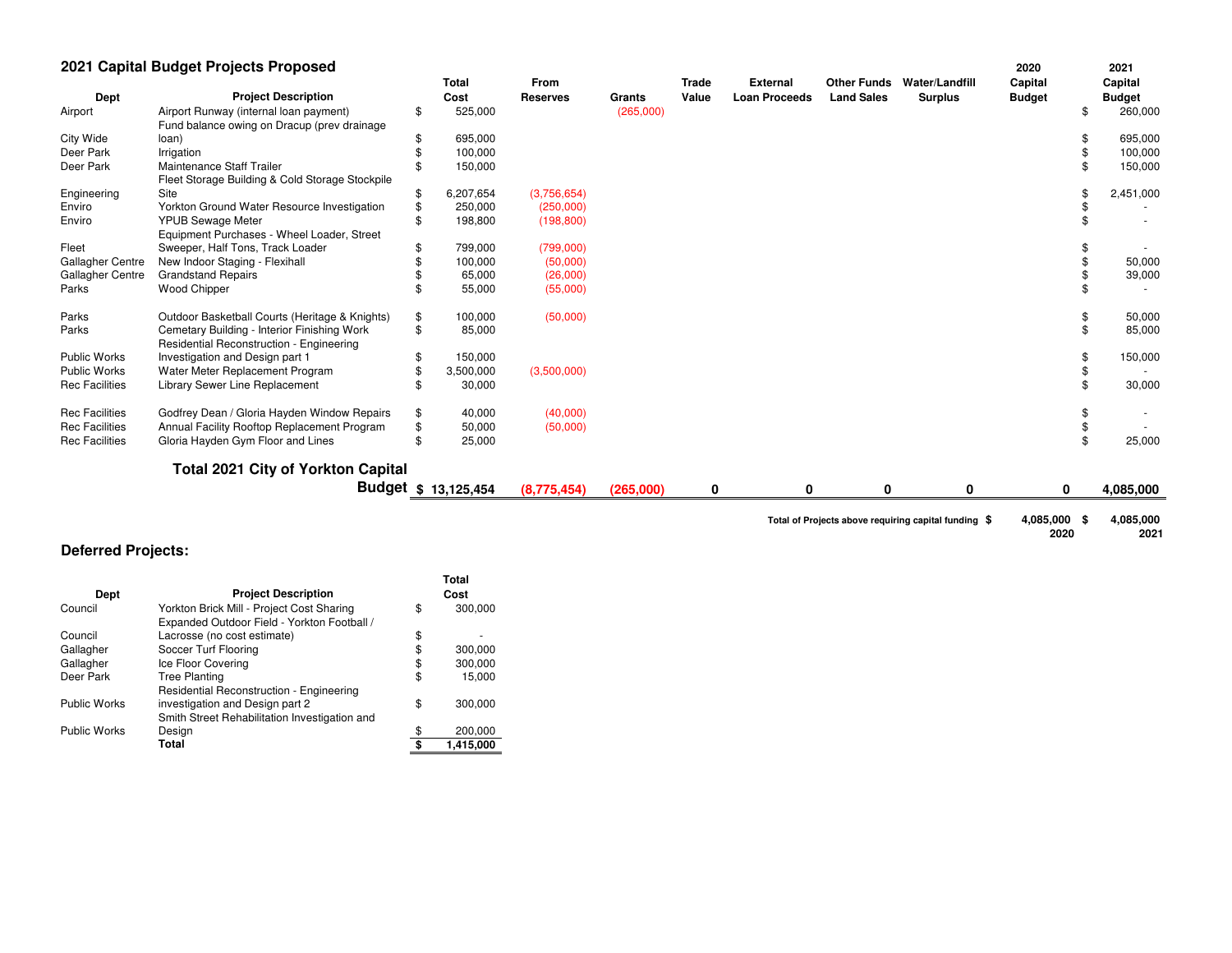